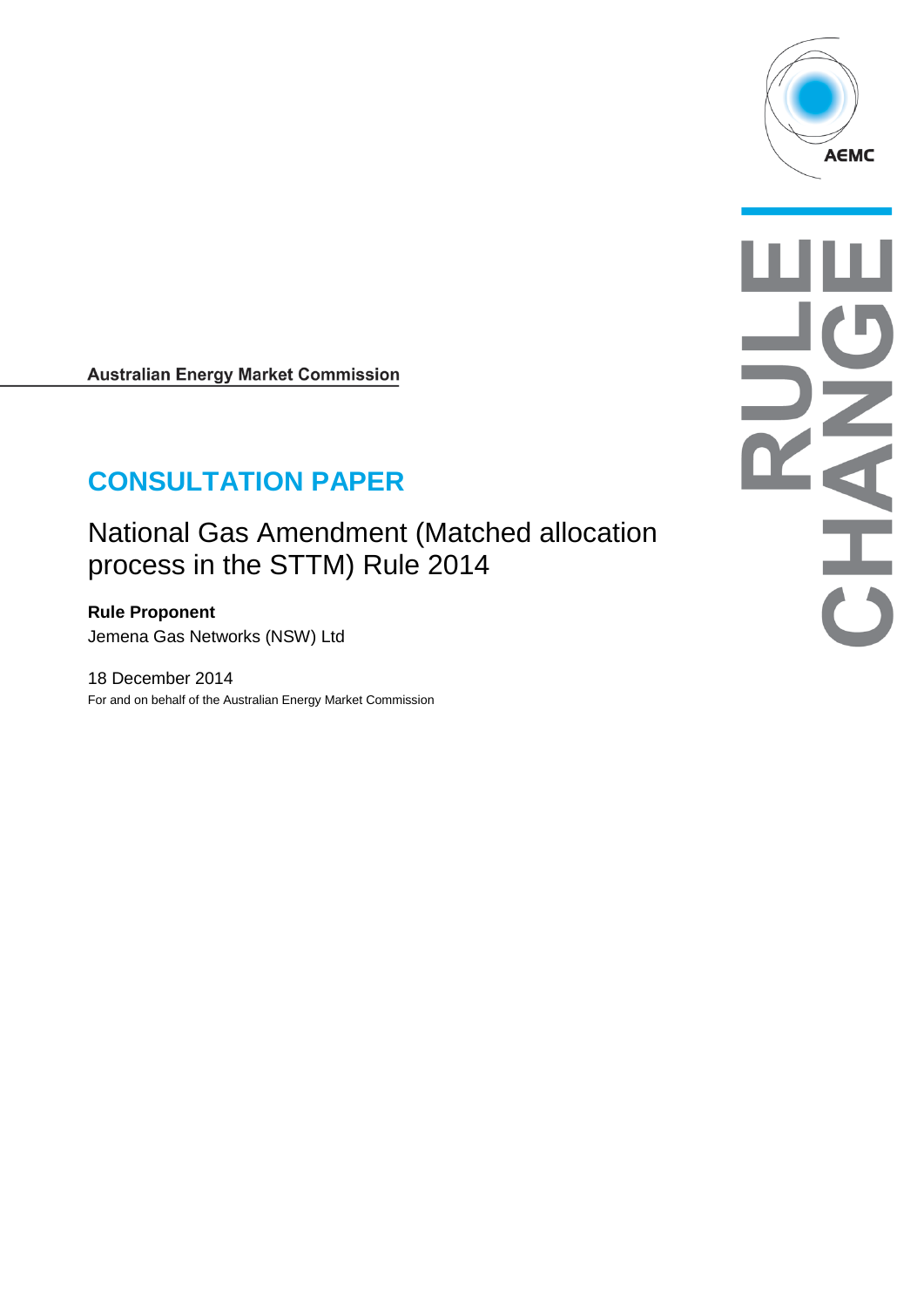#### **Inquiries**

Australian Energy Market Commission PO Box A2449 Sydney South NSW 1235

**E**: aemc@aemc.gov.au **T**: (02) 8296 7800 **F**: (02) 8296 7899

Reference: GRC0030

#### **Citation**

AEMC 2014, Matched allocation process in the STTM, Consultation paper, 18 December 2014, Sydney

#### **About the AEMC**

The Council of Australian Governments, through its Ministerial Council on Energy (MCE), established the Australian Energy Market Commission (AEMC) in July 2005. The AEMC has two principal functions. We make and amend the national electricity and gas rules, and we conduct independent reviews of the energy markets for the MCE.

This work is copyright. The Copyright Act 1968 permits fair dealing for study, research, news reporting, criticism and review. Selected passages, tables or diagrams may be reproduced for such purposes provided acknowledgement of the source is included.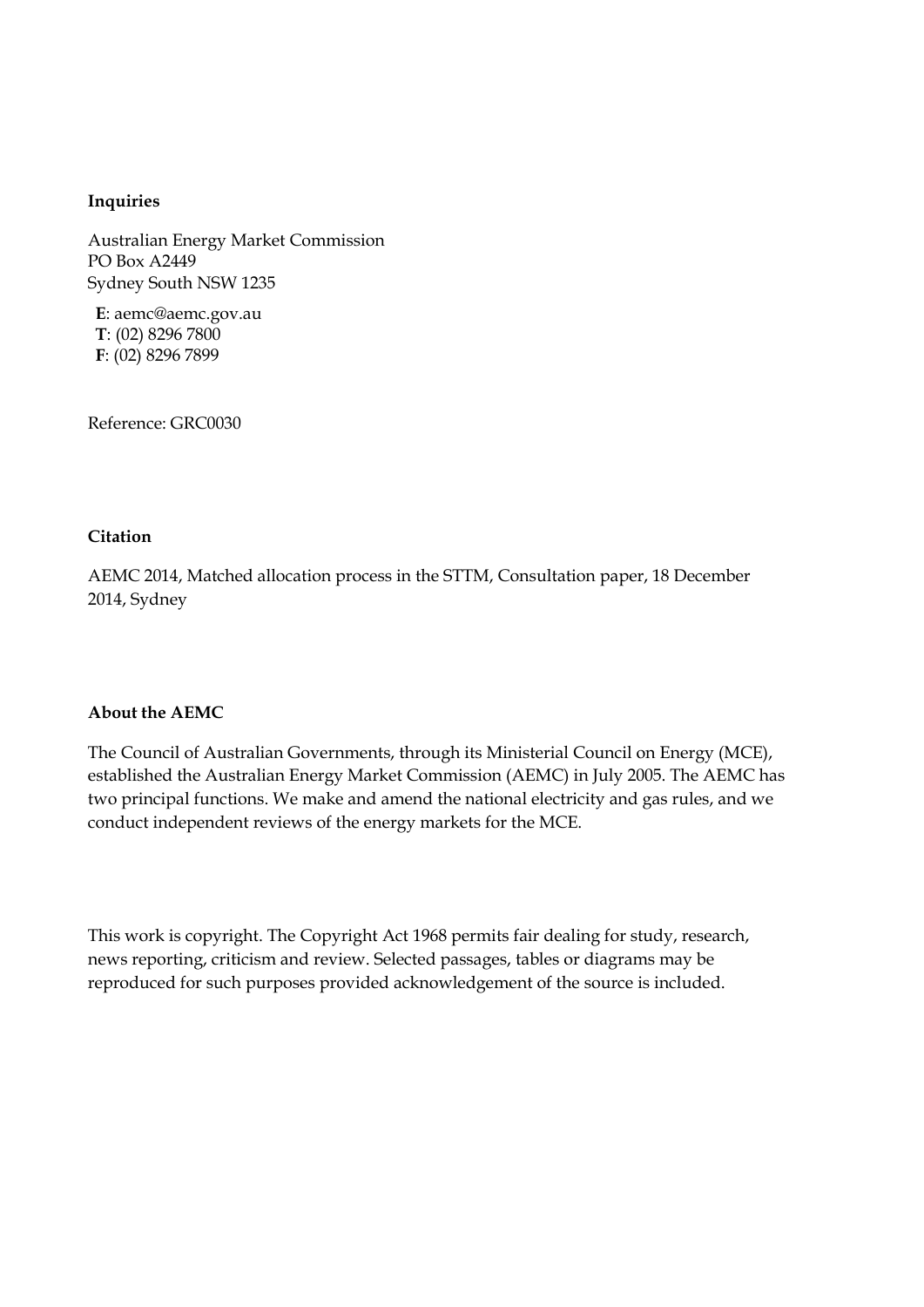## **Contents**

| 1              |     |  |  |  |  |  |
|----------------|-----|--|--|--|--|--|
| $\overline{2}$ |     |  |  |  |  |  |
|                | 2.1 |  |  |  |  |  |
|                | 2.2 |  |  |  |  |  |
|                | 2.3 |  |  |  |  |  |
|                | 2.4 |  |  |  |  |  |
|                | 2.5 |  |  |  |  |  |
| 3              |     |  |  |  |  |  |
|                | 3.1 |  |  |  |  |  |
|                | 3.2 |  |  |  |  |  |
| 4              |     |  |  |  |  |  |
| 5              |     |  |  |  |  |  |
|                | 5.1 |  |  |  |  |  |
|                | 5.2 |  |  |  |  |  |
|                | 5.3 |  |  |  |  |  |
| 6              |     |  |  |  |  |  |
|                | 6.1 |  |  |  |  |  |
|                | 6.2 |  |  |  |  |  |
|                |     |  |  |  |  |  |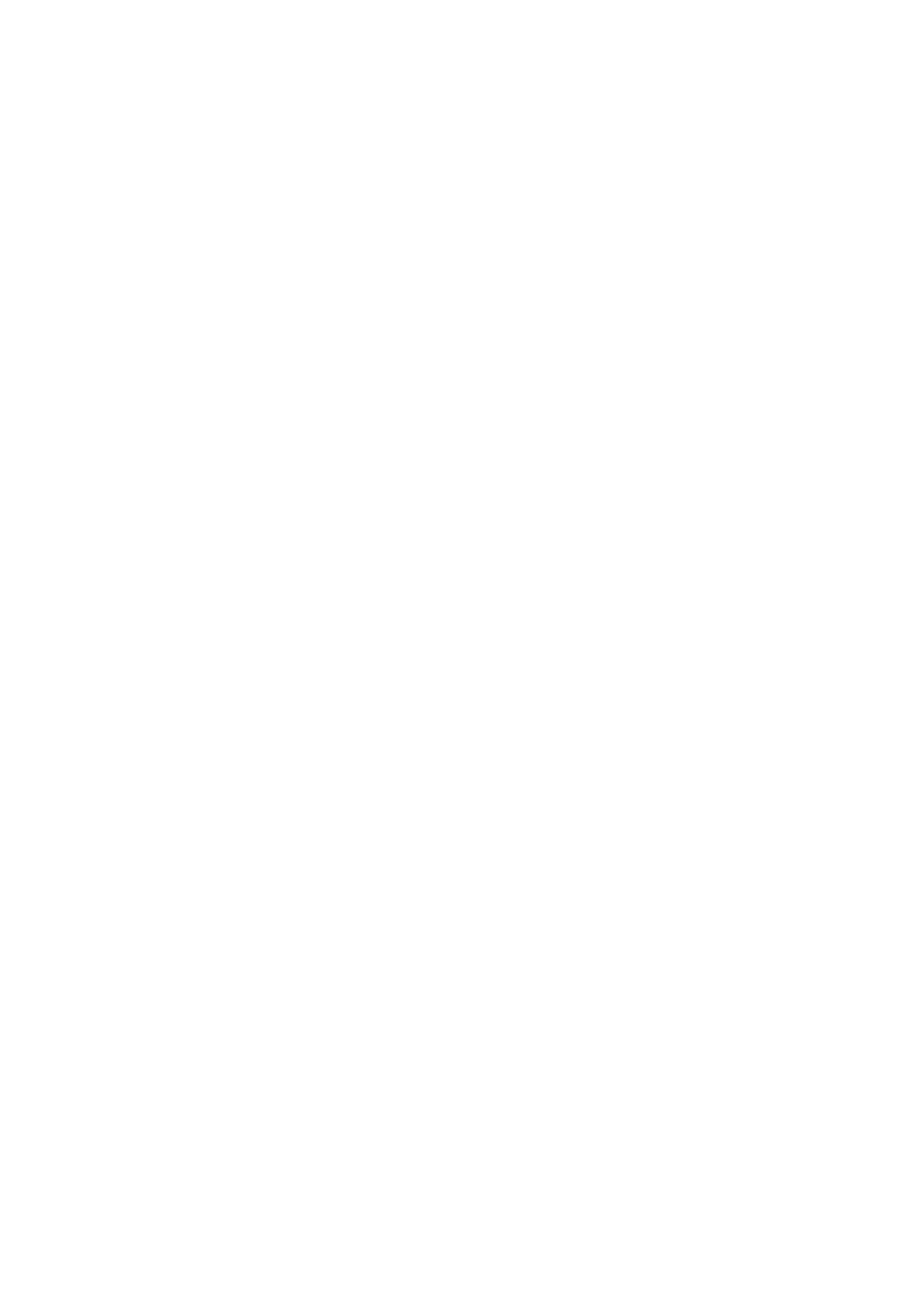## <span id="page-4-0"></span>**1 Introduction**

Jemena Gas Networks has submitted a rule change request to the Australian Energy Market Commission in relation to the arrangements for the procurement of gas for the operation of the New South Wales Gas Network.[1](#page-4-1)

The National Gas Rules currently provide a transitional arrangement which allows for any gas purchased by Jemena for operational reasons to be excluded from the Short Term Trading Market (STTM). This is permitted through a 'matched allocation' process which allows such gas to be excluded from STTM settlement even though the gas is transported through the pipeline system of the STTM.

This transitional arrangement was included in the rules at the commencement of the STTM and is due to expire on 30 June 2015. The rule change request seeks to amend the rules to convert the matched allocation process into a permanent arrangement.

If the proposed rule is made, Jemena would continue to have the option of either procuring operational gas prior to the entry point of the STTM or alternatively through the STTM. If the rule is not made, Jemena would be required to procure its operational gas through the STTM.

Jemena considers that procuring gas outside the STTM enables it to avoid the costs and risks associated with participating in the STTM such as fees and deviation pricing risks. Therefore Jemena considers that the proposed rule is in the long term interests of customers as the benefits of avoiding such costs and risks are passed through to customers in the form of lower network tariffs.

This consultation paper has been prepared to facilitate public consultation and to seek stakeholder submissions on the rule change request. It should be read in conjunction with Jemena's rule change request, which is available on the AEMC's website.

This consultation paper:

-

- sets out a summary of, and a background to, Jemena's rule change request;
- sets out the AEMC's proposed assessment framework;
- identifies a number of questions and issues to facilitate consultation on this rule change request; and
- outlines the process for making submissions.

Submissions on this consultation paper are due by 29 January 2015.

<span id="page-4-1"></span><sup>1</sup> The NSW Gas Network consists of the NSW Distribution System, the Wilton-Newcastle trunk line, the Wilton-Wollongong trunk line and the Central West Distribution System.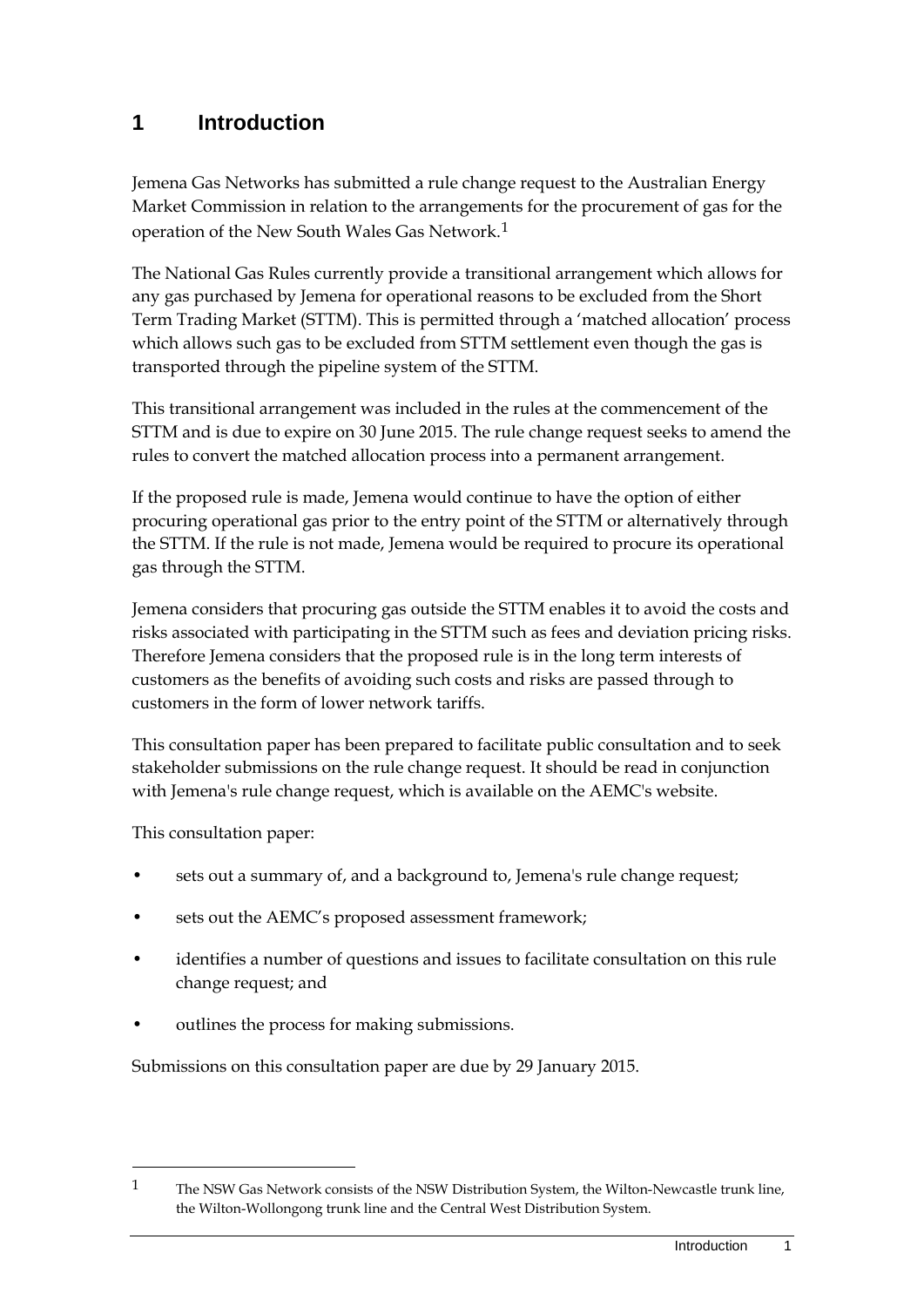## <span id="page-5-0"></span>**2 Background**

On 15 September 2014, Jemena Gas Networks NSW Ltd (Jemena) submitted this rule change request. The rule change request relates to the ability of Jemena to purchase gas, for pipeline operational reasons, outside of the Sydney STTM hub. The main reason why Jemena purchases such gas is to account for any gas which is lost within the NSW Gas Network while in its custody. Such gas is referred to as unaccounted for gas which Jemena is required to replace under the terms of its Access Arrangement.[2](#page-5-2)

To provide context for this rule change request, this chapter briefly outlines background information detailing:

- unaccounted for gas;
- the risks and costs associated with participating in the STTM;
- how the matched allocation process works; and
- the current arrangements for unaccounted for gas.

### <span id="page-5-1"></span>**2.1 Unaccounted for gas**

Unaccounted for gas refers to the gas supplied into the gas network that is unaccounted for in delivery from the network. It is calculated as the difference between the measured quantity of gas entering the network system (receipts) and metered gas deliveries (withdrawals).[3](#page-5-3)

There are a range of factors that may contribute to unaccounted for gas, including:<sup>[4](#page-5-4)</sup>

- metering uncertainty in both receipt and delivery meters;
- degradation of meter accuracy;
- leakage;
- theft; and

-

• unmeasured gas used for operational purposes.

<span id="page-5-2"></span><sup>&</sup>lt;sup>2</sup> While Jemena may also need to purchase gas for other operational reasons, for the purpose of this consultation paper we will refer to the matched allocation process being applied for procuring unaccounted for gas. Jemena's Access Arrangement is regulated by the Australian Energy Regulator.

<span id="page-5-3"></span><sup>3</sup> See Jemena Gas Networks (NSW) Ltd, *2015-2020 Access Arrangement Information*, Appendix 7.5, Unaccounted for gas methodology and justification, page 1.

<span id="page-5-4"></span><sup>4</sup> See Jemena Gas Networks (NSW) Ltd, *2015-2020 Access Arrangement Information*, Appendix 7.5, Unaccounted for gas methodology and justification, page 1.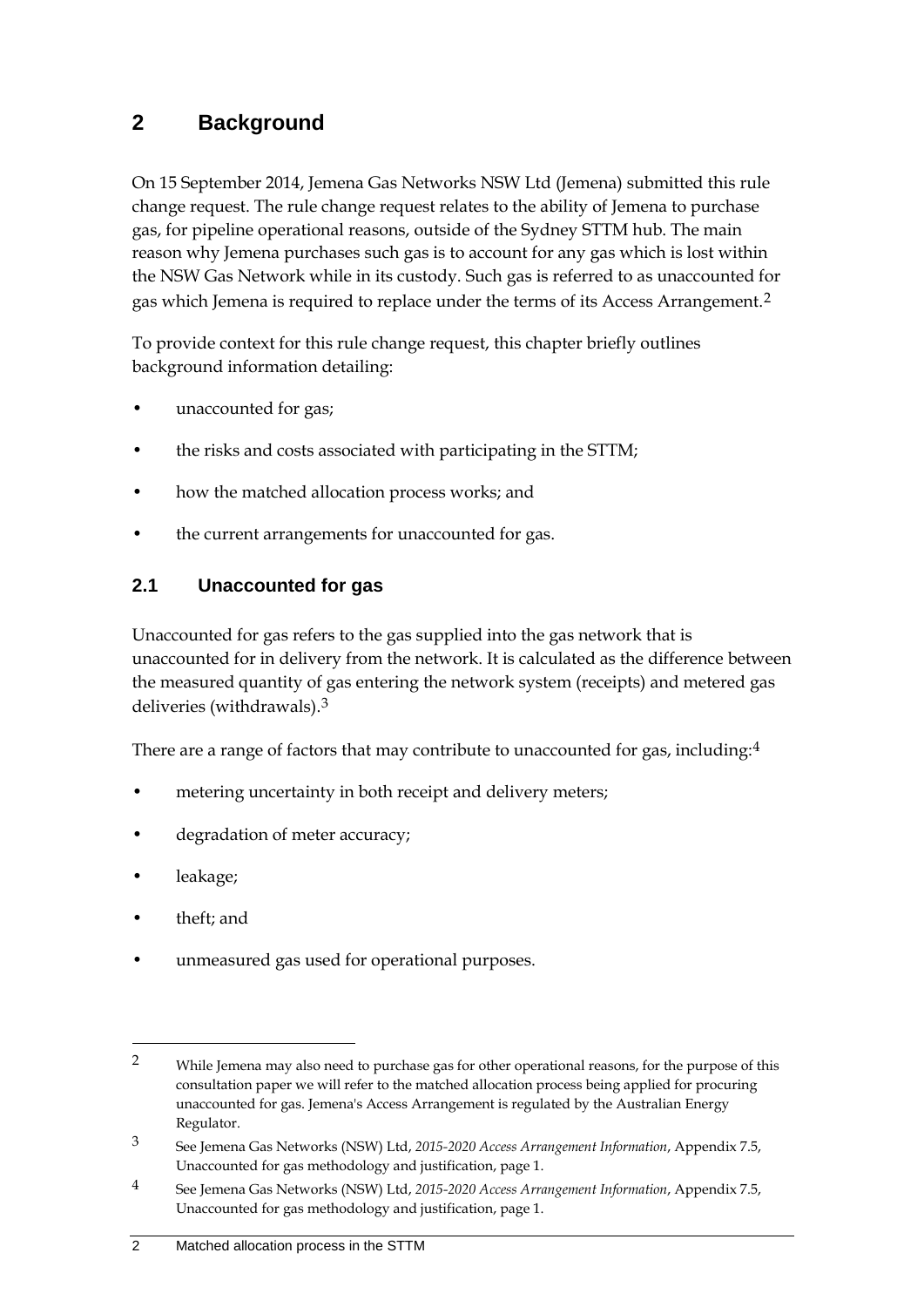According to Jemena, since 1996, the levels of unaccounted for gas in the NSW Gas Network have varied between 1.9 and 2.7 per cent of receipts in a year.<sup>[5](#page-6-1)</sup>

## <span id="page-6-0"></span>**2.2 Risks and Costs associated with the Short Term Trading Market**

Under the rule change request, Jemena would continue to be exempt from purchasing unaccounted for gas through the STTM. Jemena's reasons for seeking this exemption are:

- that it is unable to efficiently manage the risks of participating in the STTM given the difficulties in forecasting unaccounted for gas volumes on a daily basis; and
- any costs and risks they may accrue in purchasing gas through the STTM will be recovered from customers.

This section sets the costs and risks associated with participating in the STTM which Jemena is seeking to avoid. These include participation fees, prudential requirements and deviation pricing.

If Jemena were to procure gas through the STTM, it would be subject to a range of participation fees including:

- *Activity fee:* This fee is based on the actual quantity of gas withdrawn from the STTM hub per day by a STTM shipper or STTM user, and is calculated on a \$/GJ basis.[6](#page-6-2)
- *Fixed fee:* This is a flat rate that is charged per day to all STTM users and STTM shippers.[7](#page-6-3)
- *Initial registration fee:* This is a set, one-off fee, charged to each new gas market participant.[8](#page-6-4)
- *Participant Compensation Fund:* This is a flat rate (\$/GJ) for each GJ of gas withdrawn from the STTM [9](#page-6-5)

Subdivision 3 of the National Gas Rules (NGR or rules) sets out the prudential requirements for all STTM participants. The prudential requirements include security

<span id="page-6-1"></span><sup>5</sup> See Jemena Gas Networks (NSW) Ltd, *2015-2020 Access Arrangement Information*, Appendix 7.5, Unaccounted for gas methodology and justification, page 2.

<span id="page-6-2"></span><sup>6</sup> The current rate is \$0.08203/GJ, as outlined in the Australian Energy Market Operator's *Gas Market Fee Schedule for 2014-15*.

<span id="page-6-3"></span><sup>7</sup> The current rate is \$30, as outlined in the Australian Energy Market Operator's *Gas Market Fee Schedule for 2014-15*.

<span id="page-6-4"></span><sup>8</sup> Jemena would not be subject to this fee if it contracted with a STTM shipper to procure gas for its operational needs on its behalf.

<span id="page-6-5"></span><sup>9</sup> The Australian Energy Market Operator's *Gas Market Fee Schedule for 2014-15* does not include a fee for the Participant Compensation Fund.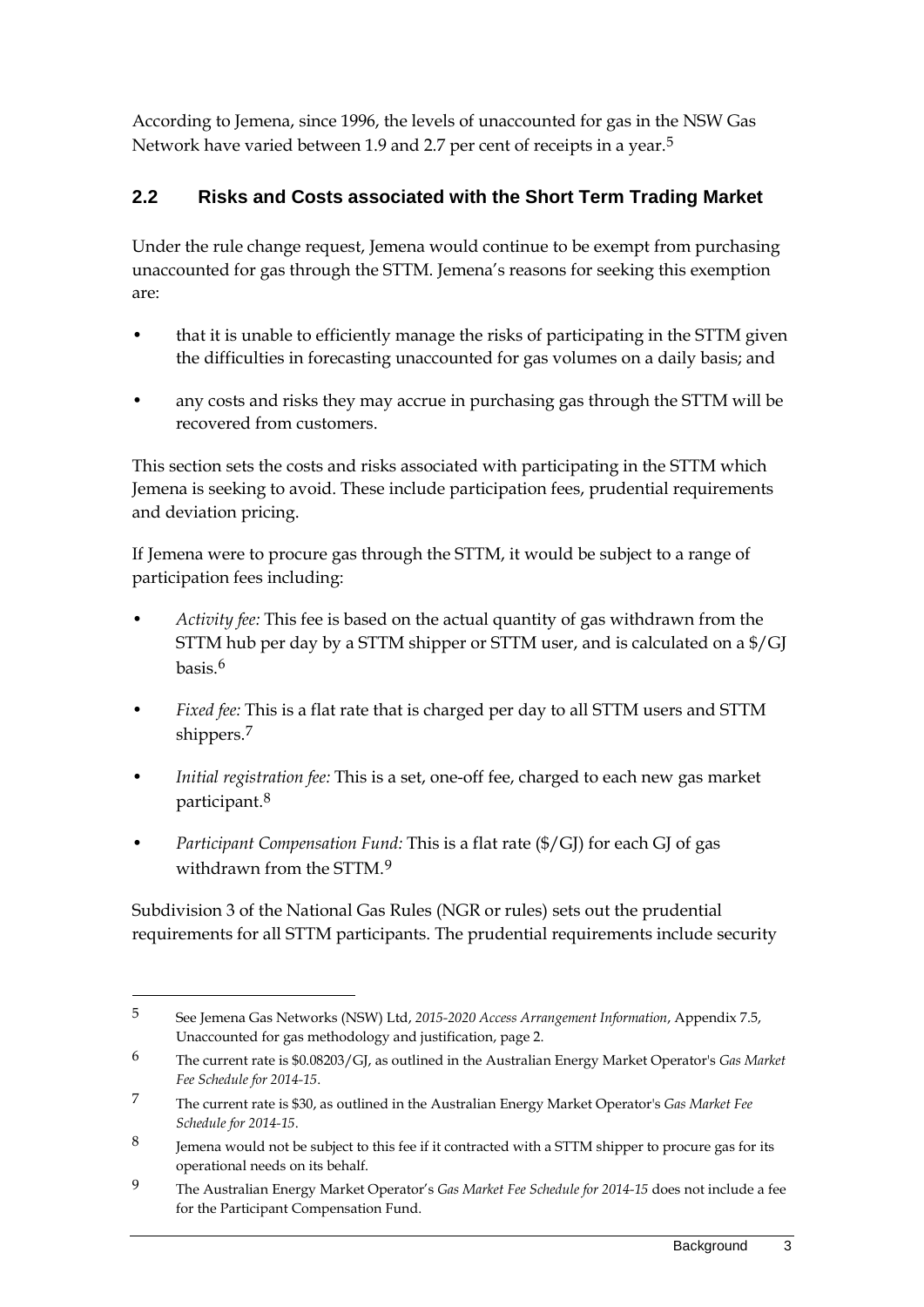deposits, guarantees or bank deposits and credit ratings. Jemena would also incur additional costs in continually monitoring its exposure to the STTM.

#### *Risks associated with deviation pricing*

Participation in the STTM may also attract penalties in the form of deviation pricing.

Deviation pricing results from differences between a STTM participant's nominated market schedule and the actual quantity of gas shipped to, or withdrawn from, the STTM. These market parameters are designed to act as an incentive for STTM participants to accurately forecast the quantity of gas they expect to either supply to, or withdraw from, the STTM hub each day.

A deviation quantity can be either "long" or "short". For a STTM participant who withdraws gas from the hub, a long deviation means that it consumed less gas at the hub than scheduled. A short deviation means the actual quantity of gas it consumed was more than its scheduled quantity.

If a STTM participant has a short deviation, it must pay a "deviation charge" to Australian Energy Market Operator (AEMO). This deviation charge is effectively a payment by the participant to cover the purchase of additional gas that was required to cover its deviation quantity.

If a STTM participant has a long deviation, it will be paid a "deviation payment" by AEMO. This deviation payment is effectively a payment to the participant for selling its excess gas back to the market.

The magnitude of the deviation charge or payment depends on a number of factors. Generally, deviation payments are set at a relatively low price, which is less attractive than if the STTM participant sold that gas in the STTM, where as deviation charges are set at a high price to penalise the STTM participant for withdrawing more gas than scheduled. Each deviation payment and charge reflect the impact the deviation had on the STTM, and will vary for each participant. Each deviation is assessed by the impact it had on the ex-ante market price, on the ex-post imbalance price, and if contingency gas was called, on the contingency gas price.[10](#page-7-0)

Subjecting STTM participants to deviation charges and payments recognises that there are costs associated with physically balancing the pipeline and absorbing the daily fluctuations that result from deviations.[11](#page-7-1)

A STTM participant can manage some of the risks associated with deviation pricing by also registering as a Market Operator Service (MOS) provider. For example, if net

<span id="page-7-0"></span><sup>10</sup> See Australian Energy Market Operator, *Overview on the Short Term Trading Market for Natural Gas*, 14 December 2011, version 4.2, page 12. For details on how deviations payments and charges are calculated see section 10.8 of the STTM Procedures.

<span id="page-7-1"></span><sup>11</sup> The costs of physically balancing the pipeline include the provision of MOS that are used to balance the pipeline. MOS are provided by pipeline operators, shippers and trading right holders (such as end-users) that have the capacity to either increase or decrease gas supply to a STTM hub, depending on daily fluctuations.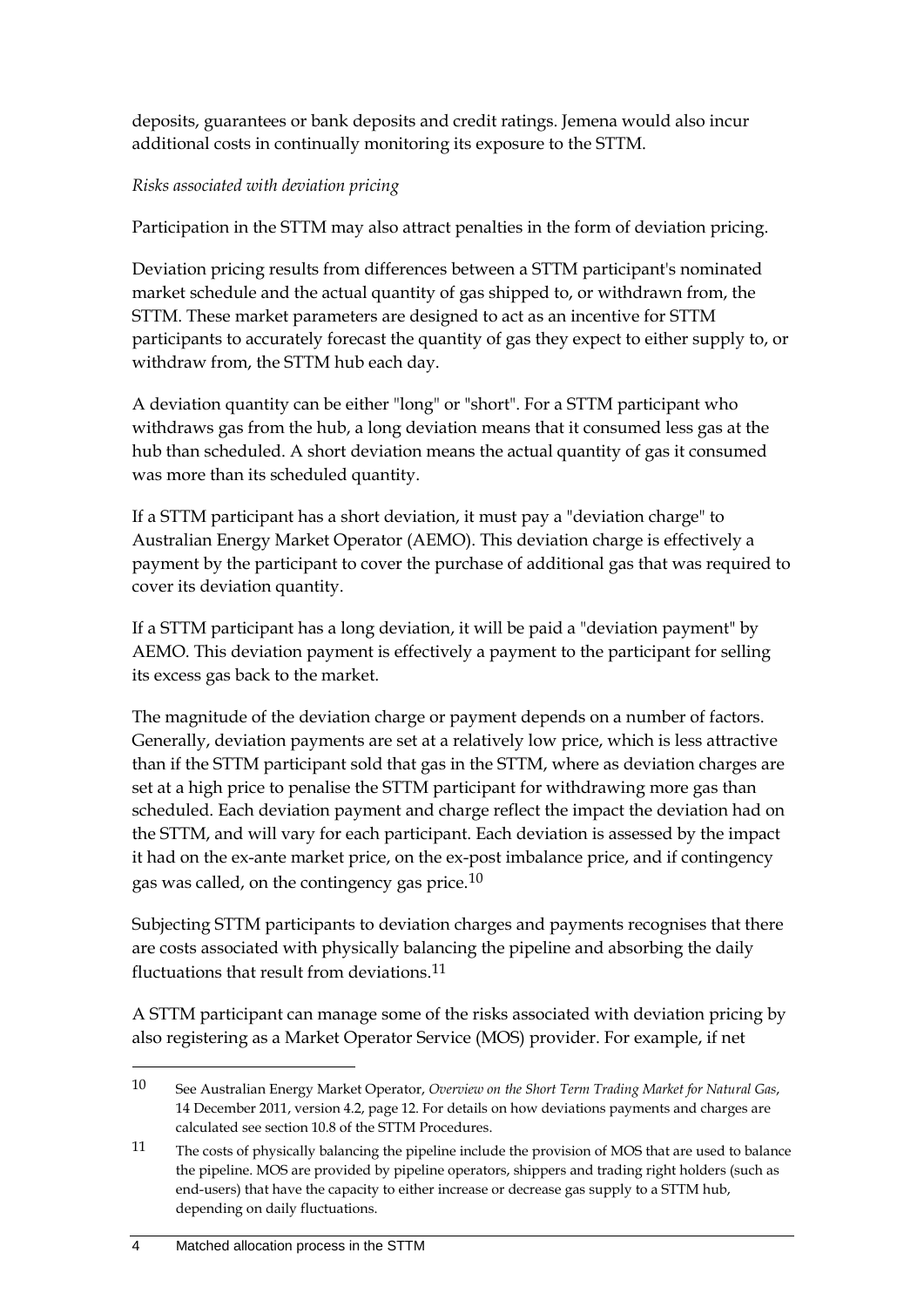deviations on a pipeline are short, AEMO would be required to purchase "increase MOS" from a MOS provider. If this same MOS provider is also a STTM participant that is also subject to deviation charges, then the financial impact of deviation charges can be reduced.

The Australian Energy Market Commission (AEMC or Commission) has made rule changes to further improve STTM participants' ability to manage these risks and enhance the efficiency of the STTM by:

- (a) reducing the financial risks of participation and improving price signals and certainty regarding the costs to participants of deviating from their daily gas market schedules by strengthening the principles underpinning the deviation pricing framework;[12](#page-8-1)
- (b) expanding the range of STTM participants that can provide MOS, thereby increasing MOS liquidity and improving hedging opportunities for a broader range of participants;<sup>[13](#page-8-2)</sup> and
- (c) explicitly including a "causer pays" principle in the deviation pricing framework as a basis for allocating any settlement surplus and shortfall arising from STTM participants who caused the cost in the first instance.<sup>[14](#page-8-3)</sup>

Jemena considers that it has a limited ability to manage the differences between its nominated market schedule and the actual quantity of gas it withdraws given the characteristics of unaccounted for gas. Therefore it argues it would not promote efficiency to subject it to the risk of deviation pricing. This issue is discussed further in section 5.1.

### <span id="page-8-0"></span>**2.3 Matched allocation process**

-

The National Gas Rules (NGR) contains transitional arrangements that exempt defined parties from procuring gas through the STTM. The rules currently permit the following two such exemptions to apply in limited circumstances:

- 1. Jemena for the purposes of procuring unaccounted for gas for the NSW Gas Network; and
- 2. BlueScope Steel in relation to gas purchased for feedback flow control at the Port Kembla Steelworks.[15](#page-8-2)

<span id="page-8-1"></span><sup>12</sup> See Australian Energy Market Commission, *STTM deviations and the settlement surplus and shortfall Rule 2013*, Final Determination, 20 June 2013.

<span id="page-8-2"></span><sup>13</sup> See Australian Energy Market Commission, *Market Operator Service - Timing and Eligibility Rule 2013*, Final Determination, 23 May 2013

<span id="page-8-3"></span><sup>14</sup> See Australian Energy Market Commission, *STTM Settlement Surplus and Shortfall Rule 2014*, Final Determination, 3 April 2014.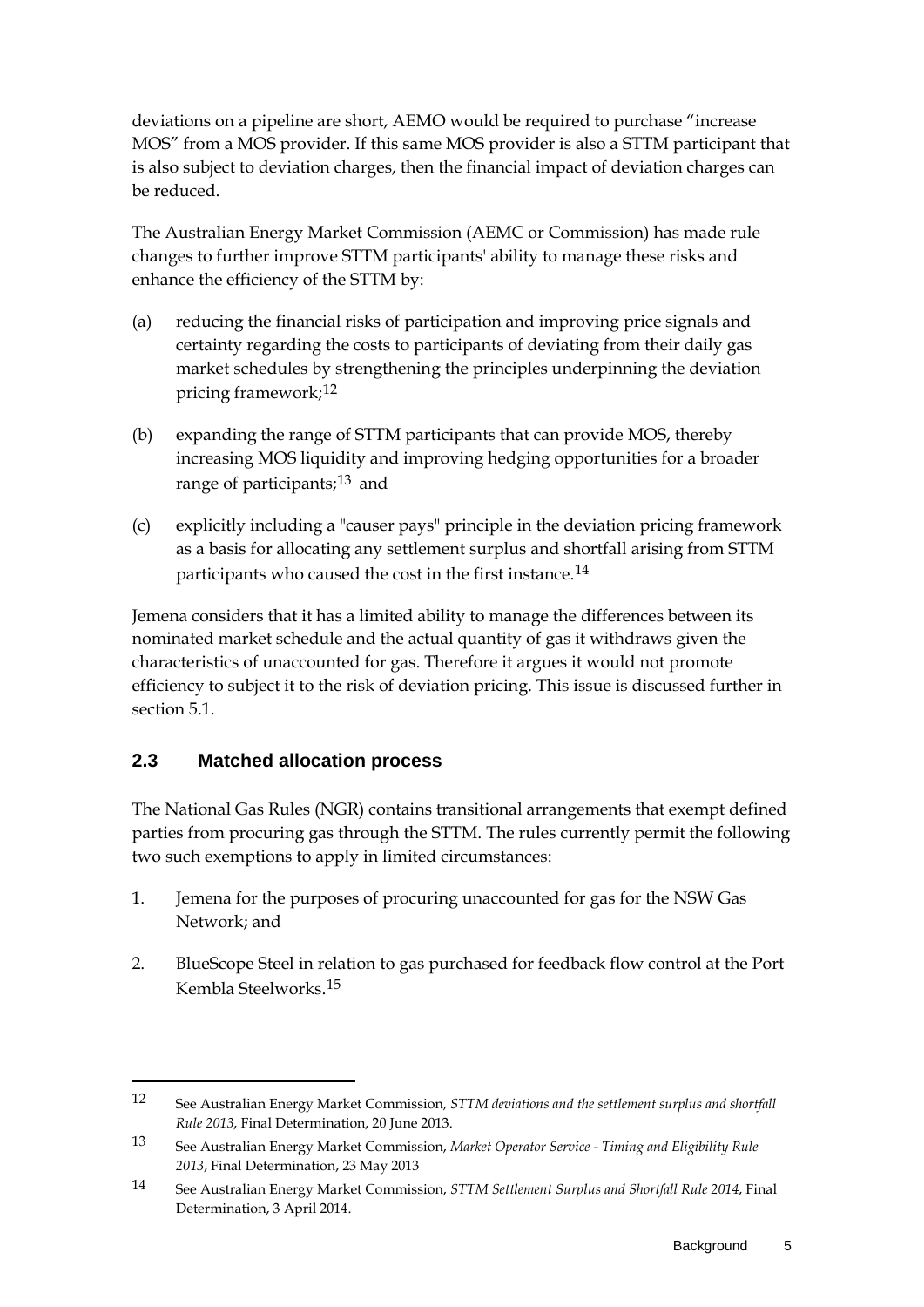The exemptions enable these entities to procure gas through a matched allocation process. These quantities of gas are excluded from STTM settlements and are therefore not subject to STTM pricing at the Sydney hub.

Clause 26 of the NGR allows Jemena and BlueScope Steel to enter into a matched allocation agreement with a shipper for the provision of a matched allocation quantity of gas. These arrangements must be registered with AEMO.

Under a matched allocation agreement, a shipper agrees to provide a matched allocation quantity of gas prior to the entry point of the STTM. The matched allocation quantity of gas delivered to the STTM hub each day must match the matched allocation quantity of gas withdrawn from the hub that same gas day. Effectively, this means that the matched allocation quantity that is withdrawn from the hub is also its deemed matched allocation quantity nomination to the shipper. Therefore there is no risk of deviations involved with forecasting gas requirements under the matched allocation process.

The matched allocation quantity of gas delivered under this arrangement is excluded from settlement in the STTM. In order to exclude matched allocation quantity from STTM settlements, the facility operator (APA Group) provides AEMO with pipeline allocation information that does not include the matched allocation quantity. Similarly, AEMO excludes matched allocation quantities from distribution system allocations for the STTM.

Figure 2.1 illustrates the matched allocation process and details how matched allocation quantities are managed outside the STTM settlement process.



#### **Figure 2.1 Matched allocation process in the STTM and retail markets[16](#page-9-0)**

15 Specifically, the feedback flow control process means that quantities of gas are automatically injected from the Eastern Gas Pipeline into the Port Kembla local area distribution network. These injections are designed to prevent supply disruptions to other customers on the network.

<span id="page-9-0"></span>16 Source: Jemena rule change request. Diagram, AEMO, Matched Allocations, September 2009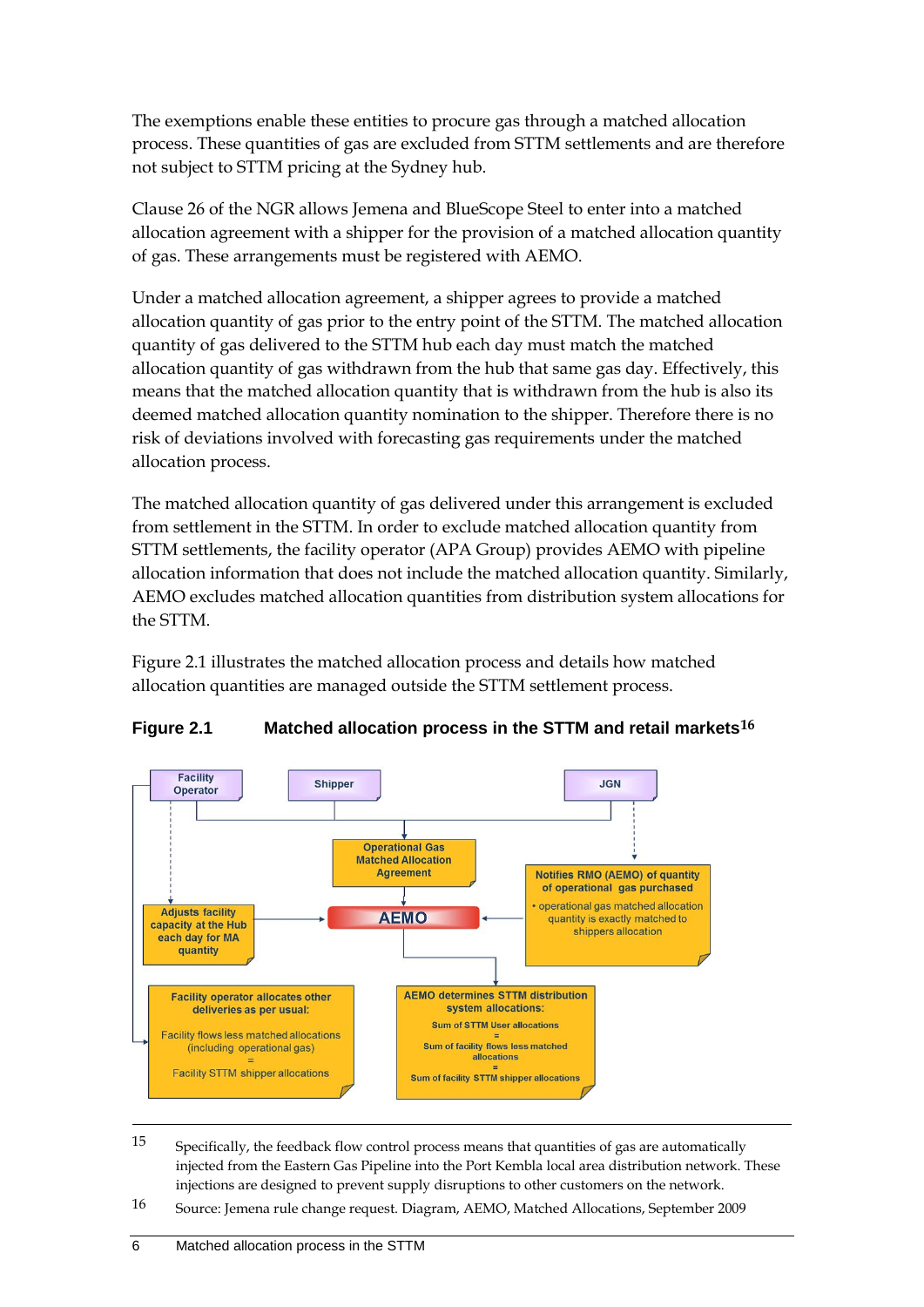Clauses in the NGR relating to the matched allocation process are transitional. Registered matched allocation agreements relating to the provision of matched allocation quantities for Jemena are due to expire on 30 June 2015 (see clause 26(9)(a) of Schedule 1).

#### *BlueScope Steel Matched Allocation*

The registered matched allocation agreements relating to BlueScope Steel will expire on 31 August 2015. The AEMC understands that the exemption for BlueScope Steel to procure gas outside to the STTM hub was included to accommodate existing contracts at the time of transitioning to the STTM rules.

The rule change request does not propose maintaining the matched allocation arrangements for BlueScope Steel. It is Jemena's understanding that BlueScope Steel did not seek an extension to its matched allocation process.<sup>[17](#page-10-1)</sup>

## <span id="page-10-0"></span>**2.4 Regulatory frameworks**

### *National Gas Rules*

The NGR do not refer to the treatment of unaccounted for gas in any STTM hubs. Rather, the details of unaccounted for gas arrangements are found in jurisdictional Retail Market Procedures and a distributor's Access Arrangement.

The NGR do, however, provide guidance on matched allocation agreements (clause 26 of Schedule 1) and matched allocation quantities (clause 13 of Schedule 1), including the roles and responsibilities of each party subject to a matched allocation agreement.

#### *Retail Market Procedures*

-

The jurisdictional Retail Market Procedures sets out the operational arrangements regarding the procurement and settlement of unaccounted for gas.

Retail Market Procedures provide further detail regarding the treatment of unaccounted for gas, including how it is allocated and verified in STTM hubs. The Retail Market Procedures for NSW and ACT further supplement matched allocation agreement provisions in the NGR by providing further guidance on notification requirements and calculating unaccounted for gas for the purpose of excluding it from STTM settlements.

The AEMC understands that the treatment of unaccounted for gas varies across jurisdictions, reflecting that existing arrangements were used to transition to STTM arrangements. Further detail on jurisdictional variations is outlined in Table 2.1.

<span id="page-10-1"></span><sup>17</sup> BlueScope Steel was required to notify AEMO of its intention to extend a registered matched allocation agreement by 31 August 2014, and has not done so.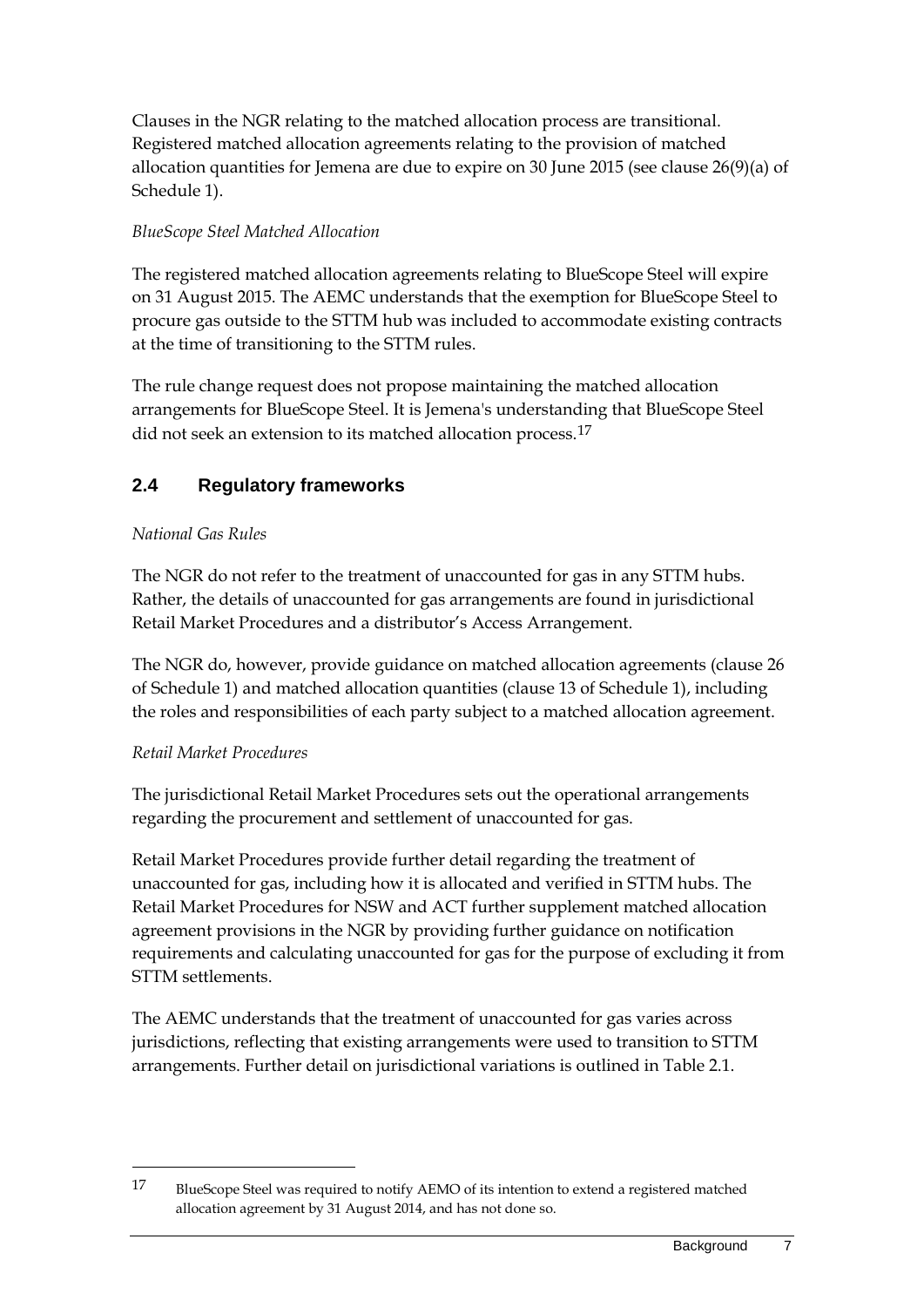#### *Jemena's Access Arrangement*

The Access Arrangement governs Jemena's unaccounted for gas arrangements in a number of different ways.

First, as noted earlier the Access Arrangement places an obligation on Jemena to replace any gas that is lost in the NSW Gas Network while in its custody or control. In addition, it also requires that Jemena replace unaccounted for gas using one or a combination of the following methods:

- utilising a competitive tender for a supply of unaccounted for gas, as determined by Jemena acting reasonably; and/or
- sourcing its unaccounted for gas needs directly from the STTM.

Second, the Access Arrangement sets out how Jemena can recover the costs of procuring unaccounted for gas from its customer base through its network tariffs. A key parameter used to determine this amount is the defined unaccounted for gas benchmark. The unaccounted for gas benchmark represents an efficient range of unaccounted for gas for Jemena's distribution system and takes into consideration various characteristics of its pipeline, including pipeline material and specific maintenance and repair history.[18](#page-11-0)

The unaccounted for gas benchmark for Jemena for the current regulatory period is set at 2.34 per cent of the total measured quantity of gas entering the network system (receipts) for a year. If the actual unaccounted for gas rate is below (above) Jemena's target unaccounted for gas rate, Jemena over (under) recovers its actual unaccounted for gas costs. This provides an incentive on Jemena to achieve actual unaccounted for gas levels which are less than the benchmark unaccounted for gas over a year.

If actual receipts or the cost of purchasing unaccounted for gas differs from the approved forecast, Jemena is compensated through the Tariff Variation Mechanism. Hence the volume of total receipts and the wholesale price of gas are matters considered to be outside Jemena's control.

The current Access Arrangement governing these arrangements is due to expire on 30 June 2015. In its draft decision on Jemena's Access Arrangement for the 2015-2020 regulatory period, the Australian Energy Regulator (AER) has accepted Jemena's proposed total unaccounted for gas rate of 2.24 per cent of total receipts.<sup>[19](#page-11-1)</sup>

<span id="page-11-0"></span><sup>18</sup> The unaccounted for gas benchmark is typically expressed as a percentage of total gas receipts for a distribution system. Depending on the condition and materials used for the distribution system, the unaccounted for gas benchmark can vary from 0.5 per cent (AGNL Queensland) to 4.03 per cent (Multinet) across jurisdictions. See Jemena Gas Networks (NSW) Ltd, *2015-2020 Access Arrangement Information*, Appendix 7.5, Unaccounted for gas methodology and justification, page 5.

<span id="page-11-1"></span><sup>19</sup> Jemena has actually proposed separate benchmark leakage rate for its customer groups - one benchmark for its non-daily metered customers (residential and small commercial) and another for its daily metered customers (larger, industrial customers). In its draft determination, the AER accepted having separate benchmarks. The 2.24 per cent benchmark rate represents the average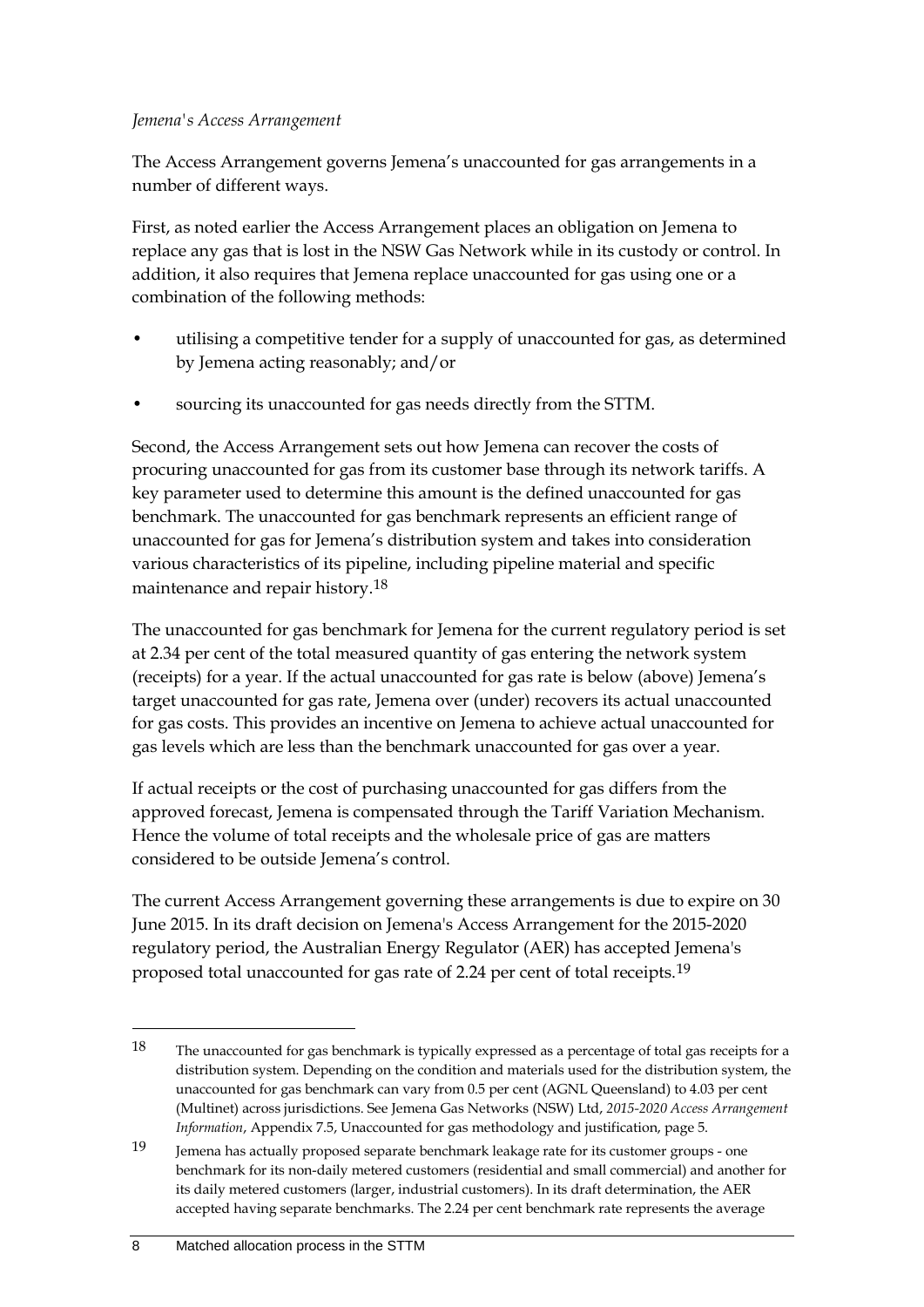The AER is expected to make the final decision on Jemena's Access Arrangement by May 2015.

### <span id="page-12-0"></span>**2.5 Unaccounted for gas jurisdictional variations**

Table 2.1 outlines the different treatment of unaccounted for gas in each STTM, as well as a brief outline for comparison, of the Victorian arrangements in the Declared Wholesale Gas Market (DWGM).

At a high level, the arrangements for unaccounted for gas in the Adelaide and Brisbane STTM hubs are reasonably similar whereby distributors enter into commercial contractual arrangements with shippers for unaccounted for gas. In these STTM hubs, unaccounted for gas is procured through the STTM.[20](#page-12-1) The DWGM represents a divergence from arrangements in the Adelaide, Brisbane and Sydney hubs, as the retailer is responsible for the procurement and delivery of unaccounted for gas.

rate based upon forecast volumes. See Australian Energy Regulator, *Draft Decision, Jemena Gas Networks (NSW) Ltd, Access arrangement 2015-202*, Attachment 7 - Operating Expenditure, pp 25- 28.

<span id="page-12-1"></span>20 Differences in unaccounted for gas treatment emerge in the process for settling the difference between the volumes of unaccounted for gas contracted and withdrawn for the STTM hub. This level of detail is not outlined in the table below.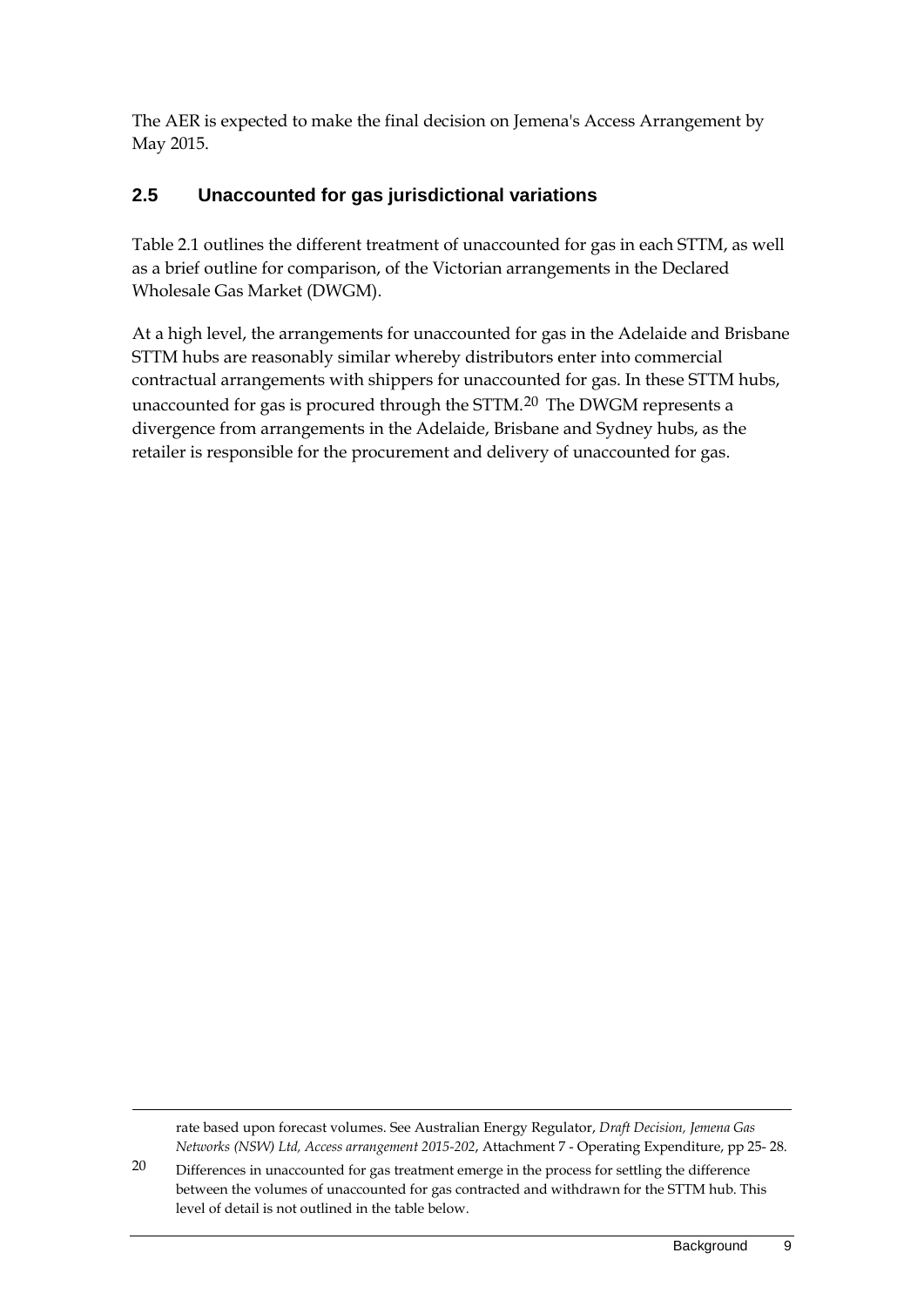### **Table 2.1 Jurisdictional arrangements for unaccounted for gas**

| <b>Issue</b>                                                     | <b>Adelaide</b>                                                                                                                                                                                                                   | <b>Sydney</b>                                                                                                                                                                                                                                                                                                            | <b>Brisbane</b>                                                                                                                          | <b>Victoria (Declared Wholesale Gas</b><br>Market)                                                                                                                                                                                                        |
|------------------------------------------------------------------|-----------------------------------------------------------------------------------------------------------------------------------------------------------------------------------------------------------------------------------|--------------------------------------------------------------------------------------------------------------------------------------------------------------------------------------------------------------------------------------------------------------------------------------------------------------------------|------------------------------------------------------------------------------------------------------------------------------------------|-----------------------------------------------------------------------------------------------------------------------------------------------------------------------------------------------------------------------------------------------------------|
| Who is<br>responsible for<br>providing<br>unaccounted<br>for gas | The distributor, AGNL, is<br>responsible for providing<br>unaccounted for gas. AGNL<br>procures unaccounted for<br>gas from a shipper through<br>a competitive tendering<br>process.                                              | The distributor, Jemena is<br>responsible for providing<br>unaccounted for gas. Jemena<br>procures unaccounted for gas<br>from a shipper through a<br>competitive tendering process.<br>Unaccounted for gas is then<br>supplied to Jemena using the<br>matched allocation process and<br>is not subject to STTM pricing. | Distributor enters into<br>commercial arrangements<br>with the host retailer to<br>cover the unaccounted for<br>gas needs on its behalf. | Retailers responsible for providing<br>unaccounted for gas equal to the<br>unaccounted for gas benchmark. Host<br>retailers provide balance of unaccounted<br>for gas requirements, typically equivalent<br>to unaccounted for gas amount.                |
| Is there a<br>definition for<br>unaccounted<br>for gas           | Defined in the South<br>Australian Retail Market<br>Procedures.                                                                                                                                                                   | Defined in the NSW and ACT<br>Retail Market Procedures.                                                                                                                                                                                                                                                                  | No existing processes or<br>systems outlined for<br>unaccounted for gas in the<br>Queensland Retail Market<br>Procedures.                | Retail Market Procedures (Victoria) and<br><b>Wholesale Market Distribution</b><br>Unaccounted for Gas Procedures (Victoria)<br>detail process for procurement and<br>delivery of unaccounted for gas.                                                    |
| Role of Access<br>Arrangement                                    | Provide high level obligation<br>to provide unaccounted for<br>gas. AGNL is allowed an<br>annual lump sum for the<br>recovery of unaccounted for<br>gas costs. This amount is<br>recovered from customers<br>through its tariffs. | Require Jemena to purchase<br>unaccounted for gas through<br>competitive tendering process.<br>Jemena also has the option to<br>source unaccounted for gas from<br>the STTM. Access Arrangement<br>provides fixed unaccounted for<br>gas benchmark of 2.4 per cent<br>and includes cost pass through<br>mechanism.       | Provide high level obligation<br>to provide unaccounted for<br>gas.                                                                      | Regulator determines unaccounted for gas<br>benchmark to apply to the distribution<br>network. The actual amount of<br>unaccounted for gas is compared with the<br>benchmark, and a payment is made to or<br>by the distributor to the various retailers. |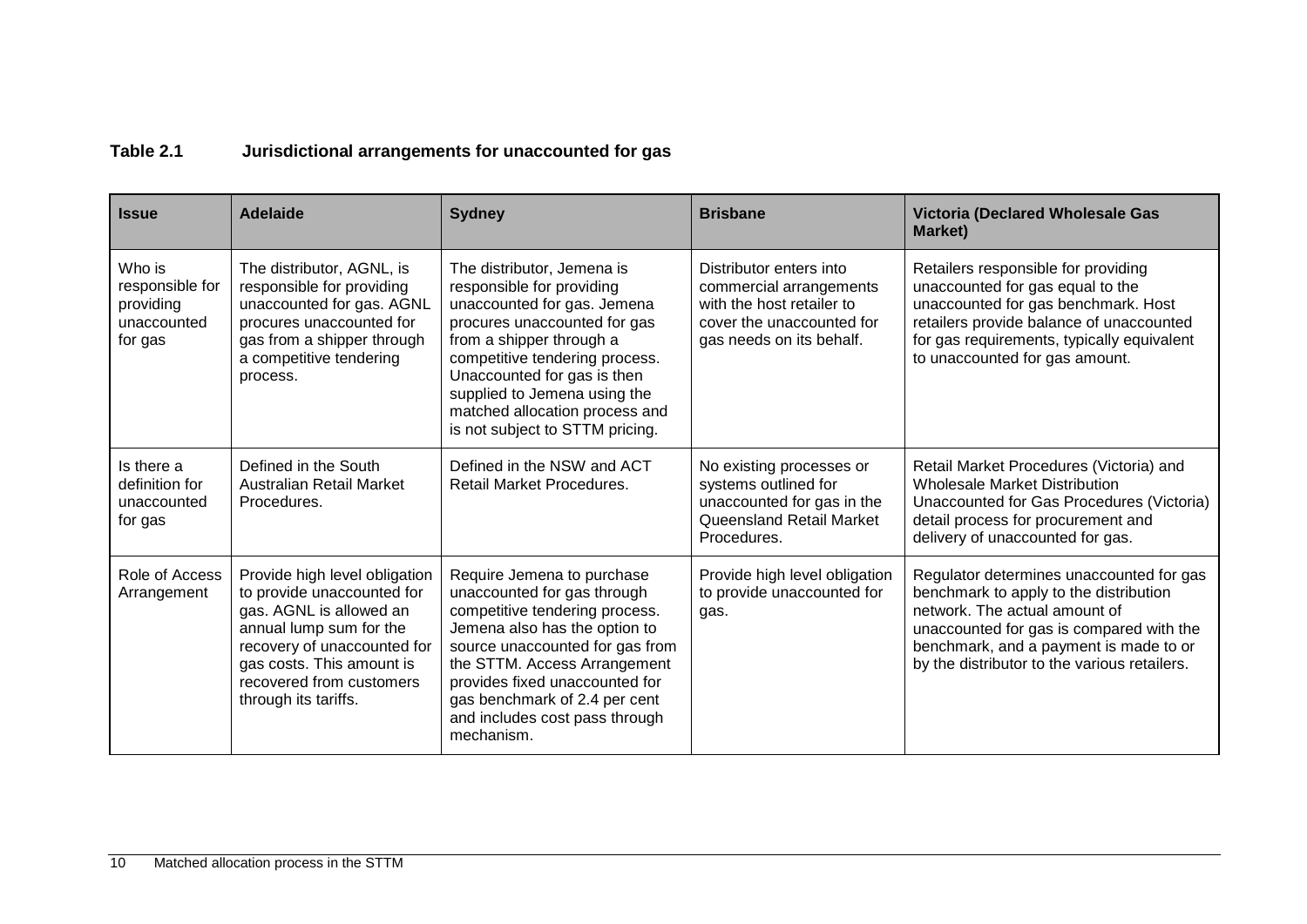Australian Gas Networks Ltd (AGNL), formerly Envestra, operates distribution pipelines in the Adelaide and Brisbane STTM hubs, as well as the Victorian DWGM. The AEMC understands that AGNL is considering lodging a proposal to amend the Retail Market Procedures for South Australia and Queensland to align their unaccounted for gas arrangements more closely to those in Victoria's DWGM. AGNL has raised this suggestion through AEMO's Gas Retail Forum Committee.

AGNL considers that there are a number of benefits in requiring retailers to be responsible for the physical and financial procurement of unaccounted for gas. Currently AGNL sources its unaccounted for gas requirements via a contract with a retailer, who sources the unaccounted for gas from the STTM. Some of these arguments are similar to Jemena's rationale for this rule change request and include:

- Retailers are already active in the STTM, and procure gas as part of their normal business arrangements. They are therefore better placed than distributors to manage the risks associated with participating in the STTM, especially deviation pricing.
- Unaccounted for gas requirements are only a small proportion of the total volume of gas retailer's trade in the STTM. Economies of scale could therefore be achieved it retailers procure unaccounted for gas. This contributes to a lower unit cost for unaccounted for gas.
- Distributors incur costs by having to undertake separate tender processes for procuring unaccounted for gas on a periodic basis.

The AEMC understands that AGNL intend to present this proposal to the Gas Retail Forum Committee later this year for their consideration. Consultation on this matter will need to be finalised before AGNL submits its Access Arrangement proposal to the AER in July 2015.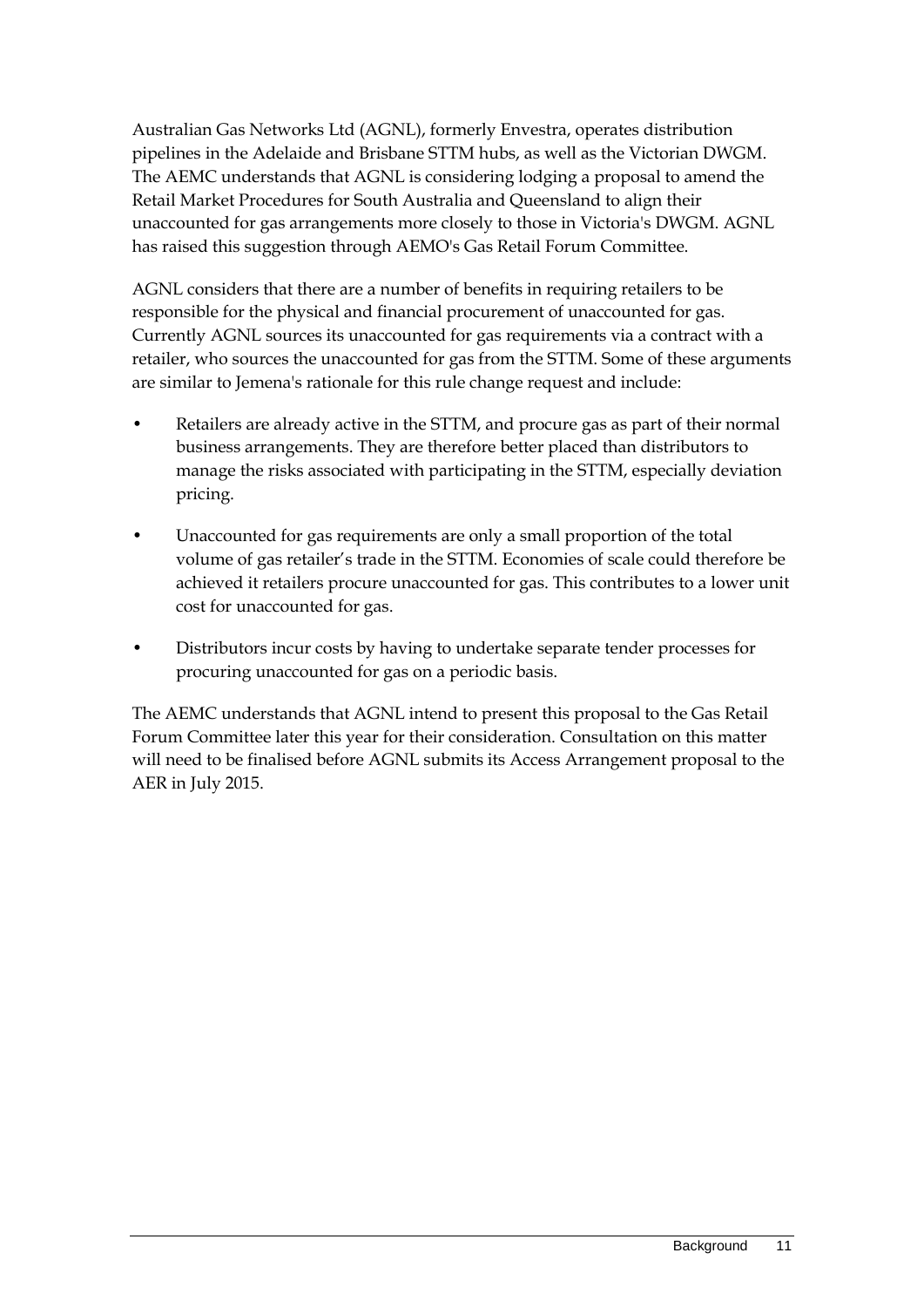## <span id="page-15-0"></span>**3 Details of the rule change request**

### <span id="page-15-1"></span>**3.1 Jemena rule change request**

This rule change request relates to transitional arrangements set out in clause 26 and clause 27 of Schedule 1 of the NGR.<sup>[21](#page-15-3)</sup> The transitional arrangements allow Jemena to enter into a matched allocation agreement for the procurement and delivery of its unaccounted for gas requirements for its distribution system. The matched allocation agreement is due to expiry on 30 June 2015.

In its rule change request, Jemena proposes converting matched allocation provisions into permanent rules by moving them into Part 20 of the NGR. The relevant provisions are:

- clauses 26(1)(a), 26(2)(a) and (d), 26(3)(a-b), (26(4), 26(5), 26(6), 26(8) and 26(9)(a);
- clauses  $27(1-5)$ ; and
- the definition of Jemena, 'matched allocation quantity' and 'registered matched allocation agreement' in definitions section of Schedule 1 (clause 13).

### <span id="page-15-2"></span>**3.2 Jemena's rationale**

Jemena puts forward two arguments in support of its rule change request. The first argument relates to the potential cost savings that can be passed onto customers by allowing the continuation of the matched allocation process. The second argument relates to STTM incentive arrangements and the limited ability of Jemena to respond to these in the procurement of unaccounted for gas.

#### *Higher unaccounted for gas costs*

If the rule is not made, and the transitional arrangements are allowed to expire, Jemena would be required to procure unaccounted for gas through the Sydney STTM hub. Jemena considers that procuring unaccounted for gas through the Sydney STTM hub will result in it having to pay a higher price for unaccounted for gas than it currently does under the matched allocation process. Increased costs would result from:

• STTM participation fees, which are currently recovered by AEMO through an activity fee (\$/GJ withdrawn) and a fixed fee (\$/day per hub per ABN). Jemena estimates that these fees would equate to an additional impost on network users of \$0.90 – 0.96 million over a five year period. This equates to around 0.04 per

<span id="page-15-3"></span><sup>21</sup> Jemena's rule change request is available on the AEMC website. See Jemena Gas Networks (NSW) Ltd, Rule change request - National gas rules, Matched allocation process, address: http://www.aemc.gov.au/getattachment/af1c221a-9798-43f0-b08f-ac093c7dccee/Rule-change-req uest.aspx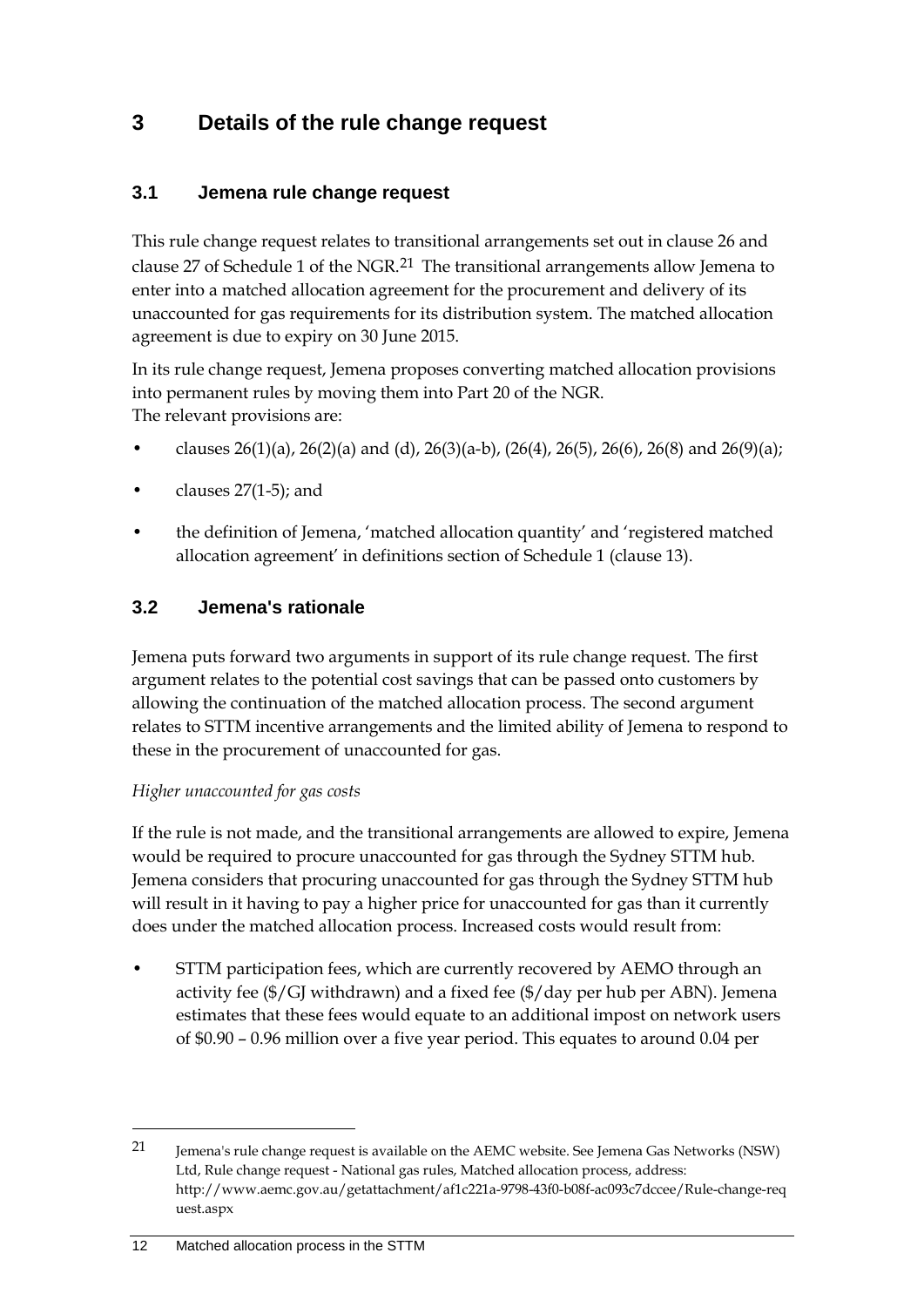cent of the AER's draft determination on Jemena's allowed revenue for 2015 to 2020.[22](#page-16-0)

- Any costs associated with meeting AEMO's prudential requirements for the STTM.
- The risk of STTM penalties relating to deviations occurring when actual unaccounted for gas requirements on a particular day deviate from the nominated market schedule.

#### *Incentives and the efficient operation of the STTM*

Jemena also states that unaccounted for gas is distinct from other types of gas bought and sold in the STTM, and that this should be taken into account when considering the rule change request. Specifically, Jemena argues that unaccounted for gas is used for the safe and reliable operation of the distribution pipeline and is not responsive to changes in demand or incentives under the deviation pricing framework.

Jemena states that for this reason, it is not in a position to respond to daily price signals in the market in the same way as other STTM participants. For example, Jemena notes that it would not be able to curtail demand in response to deviation pricing, as this would place the integrity of the distribution pipeline at risk. Therefore Jemena states that purchasing unaccounted for gas through the STTM will not contribute to any broader allocative efficiency benefits.

<span id="page-16-0"></span><sup>22</sup> See Australian Energy Regulator, *Overview, Draft Decision: Jemena Gas Networks (NSW) Ltd access arrangement 2015-2020*.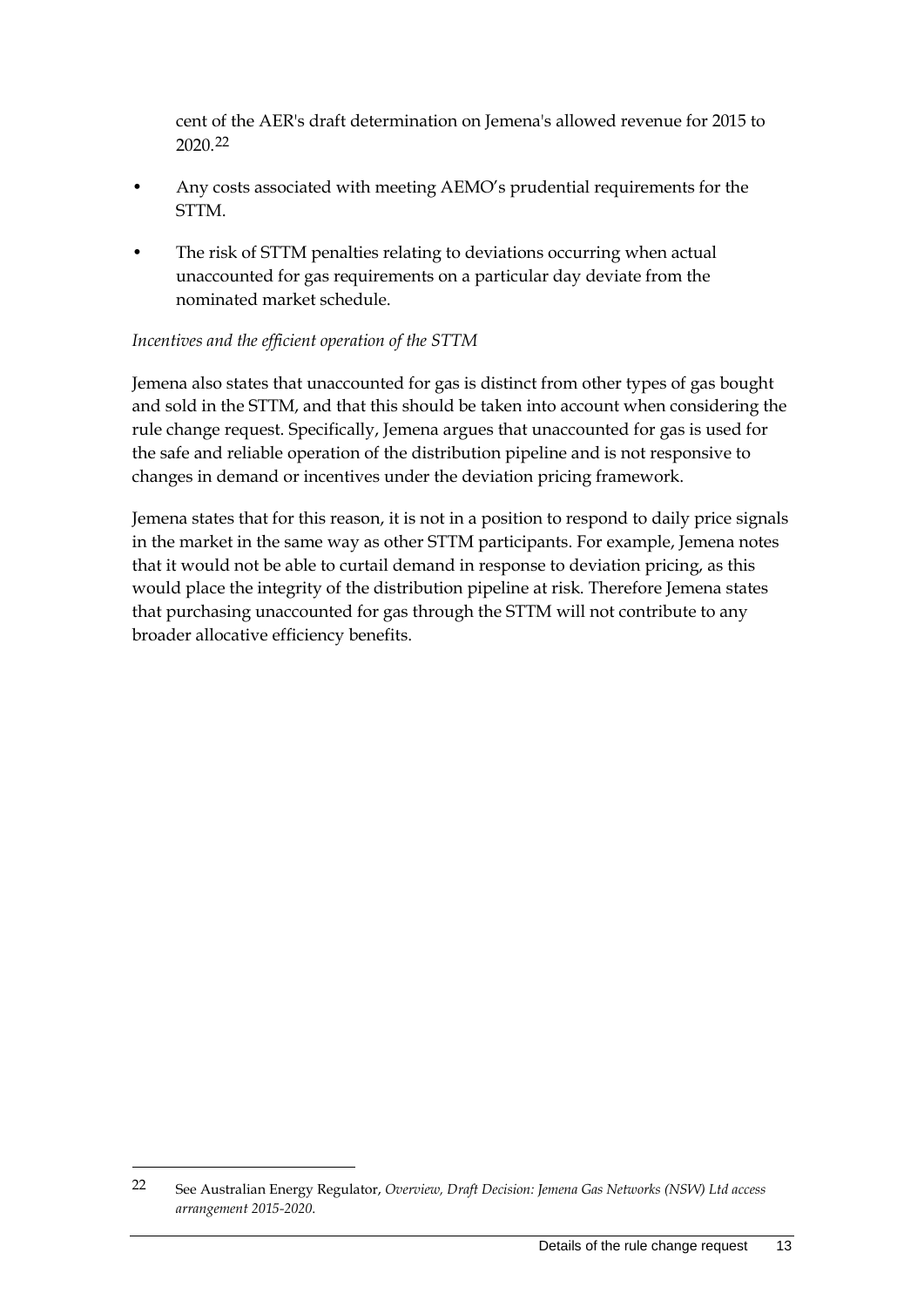## <span id="page-17-0"></span>**4 Assessment framework**

The AEMC's assessment of this rule change request must consider whether the proposed rule promotes the National Gas Objective (NGO) as set out under section 23 of the National Gas Law (NGL), which is to:

"to promote efficient investment in, and efficient operation and use of, natural gas services for the long term interest of consumers of natural gas with respect to price, quality, safety, reliability and security of supply of natural gas."

The relevant aspects of the NGO to be considered in the context of this rule change are the efficient use of natural gas services plus the reliability and security of supply of natural gas. In assessing the rule change request against the NGO, the AEMC will consider the long term costs and benefits of adopting the proposed rule compared to the counterfactual position of not making the proposed rule.

According to Jemena, the primary benefit of the proposed rule change is that the cost and risks of procuring unaccounted for gas will be lower than what it would otherwise be if Jemena had to purchase gas through the STTM. Under the terms of Jemena's Access Arrangement, the benefit of reducing the costs of unaccounted for gas would be passed through via lower network tariffs.

In assessing this rule change, the AEMC will therefore consider whether this potential benefit to customers on the NSW Gas Network is offset by any negative impacts on the efficiency of the STTM or other STTM participants.

To determine whether the proposed rule, if made, is likely to promote the NGO, the following matters may be considered as part of the assessment:

#### • **Efficient allocation of the risks associated with deviation pricing**

An appropriate allocation of risk is achieved when that risk is borne by the party that has the greatest control over that risk, is best able to avoid or minimise the risk, and can thus minimise the resulting costs of the risk. This generally leads to an efficient outcome.

Efficient decision making can be supported by a range of incentives in the rules. The incentives should reflect the costs of undertaking activities that may lead to inefficient market outcomes. In the context of this rule change request, the rules for the STTM currently provide arrangements to facilitate efficient decision making with respect to the allocation of risk caused by deviation quantities. These arrangements, which are based on the causer pays principle, encourage participants to accurately nominate their daily gas volumes in order to minimise the costs of balancing the pipeline systems.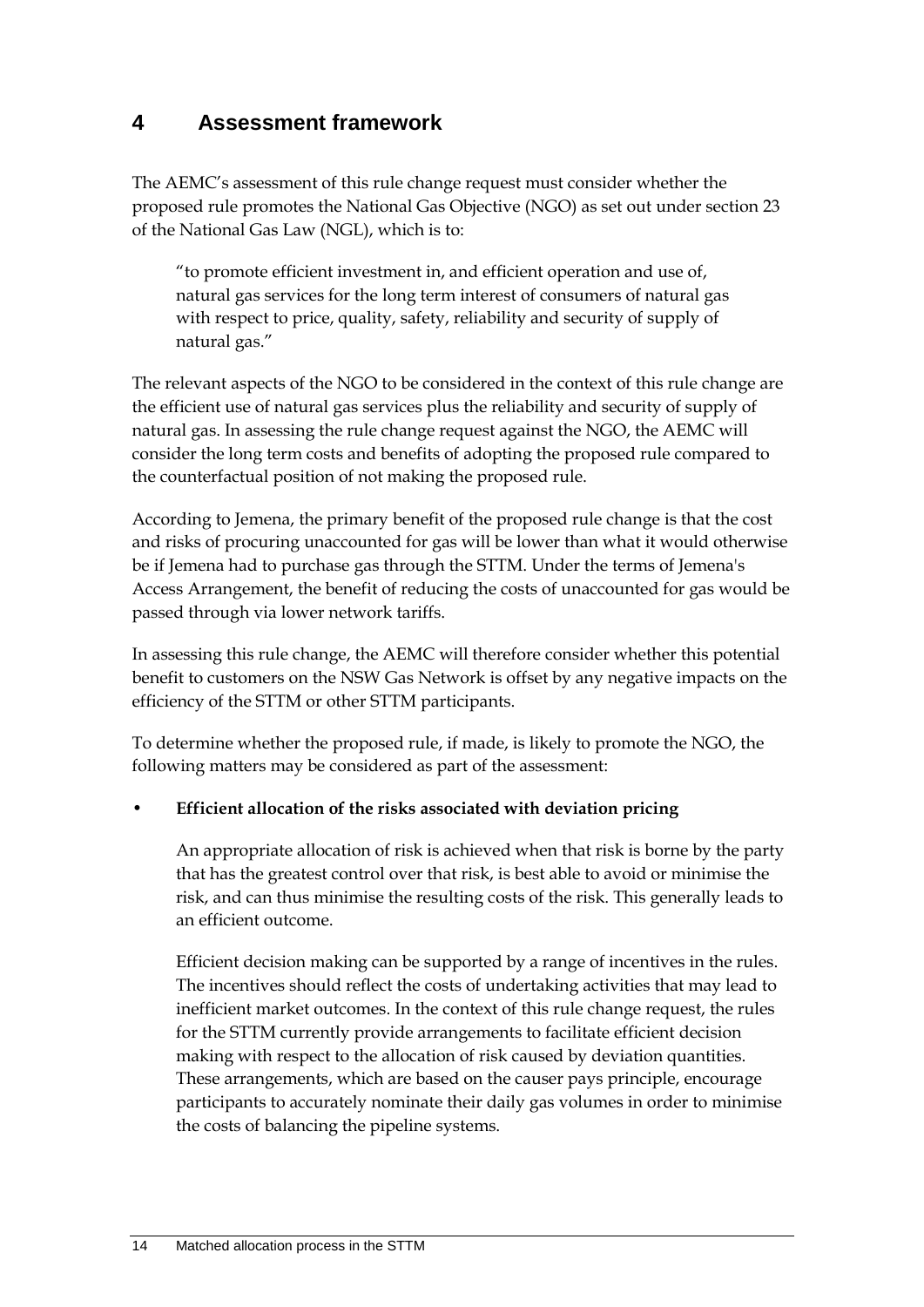Jemena argues that efficiency benefits are unlikely to arise if they are subjected to such incentives, given the characteristics of unaccounted for gas and the need to maintain the integrity of the NSW Gas Network.

#### • **Efficient Utilisation of the NSW Gas Network**

Jemena claims that if the proposed rule is not made, then it will be required to pay a higher price for unaccounted for gas which would feed through in higher network tariffs. This may have a negative impact on the efficient utilisation of the network and natural gas services, more generally, because network users could respond to the higher tariffs by reducing their demand for gas. Over time any reduced utilisation of the network could give rise to even higher network tariffs as the fixed costs of operating the network will be recovered from a smaller customer base.

#### • **The benefit from harmonising regulatory frameworks**

Regulatory frameworks that are consistent across markets may promote efficient outcomes. A business that operates across numerous markets and is subject to various regulatory frameworks for undertaking the same activity faces higher administrative costs. Businesses can also be impeded from achieving economies of scale where regulatory frameworks are inconsistent.

The costs associated with multiple and inconsistent regulatory frameworks can impact on decision making and therefore the efficient operation of the market. Therefore there could be situations where harmonising regulatory frameworks will promote the efficient operation of the market.

As discussed in sectio[n 2.5](#page-12-0) of this paper, the arrangements for the procurement of unaccounted for gas differ across the STTM hubs. While harmonisation of these arrangements is out of scope for this rule change, the assessment will consider whether making the proposed rule would impede alternative approaches to the treatment of unaccounted for gas. This may also include some assessment of whether making the proposed rule would impede any attempt to harmonise these arrangements.

This assessment framework may be reviewed and amended after considering stakeholder submissions on this matter, and with further development of the AEMC's own analysis of this rule change. The AEMC welcomes comments and suggestions relating to the proposed assessment framework.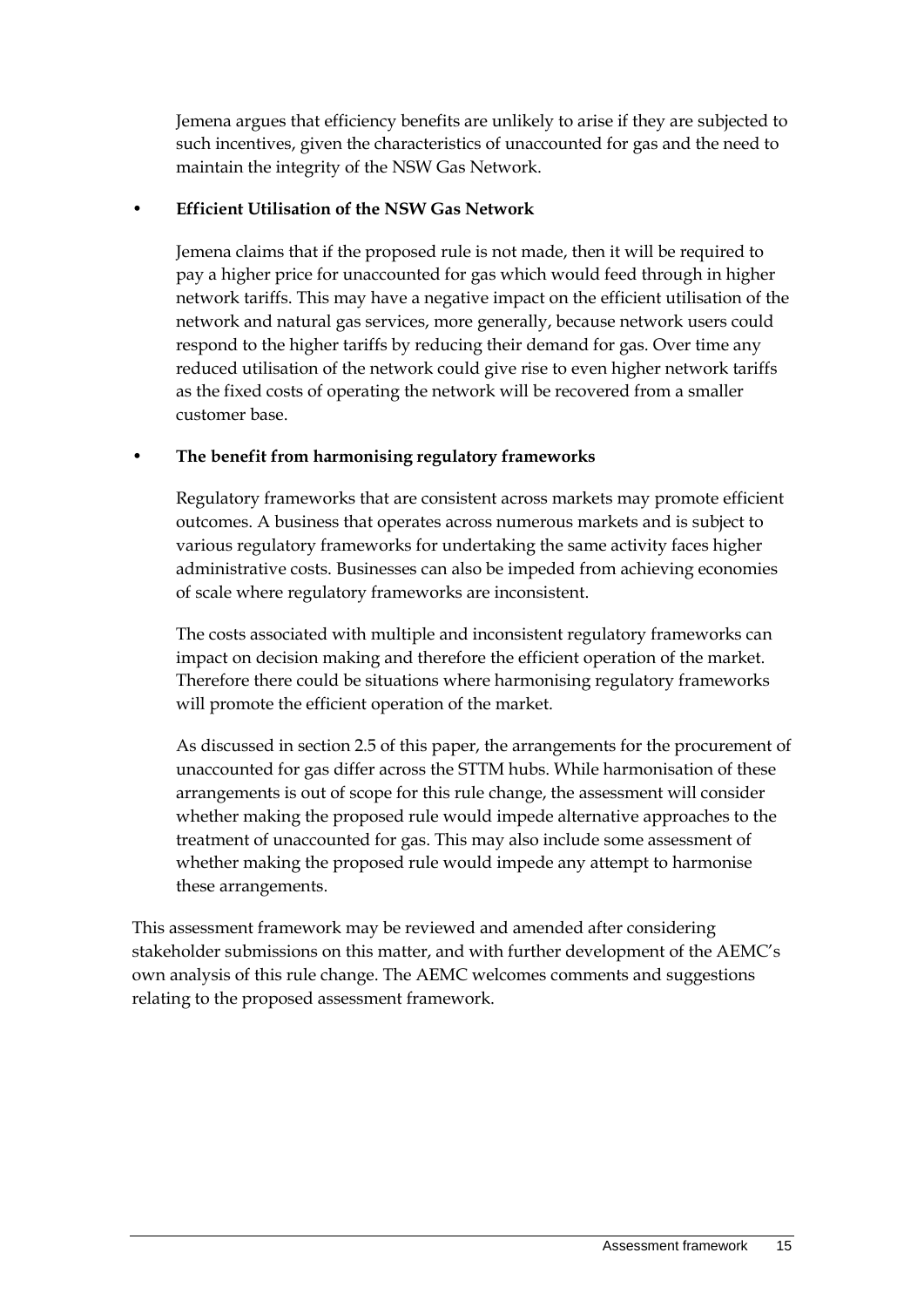## <span id="page-19-0"></span>**5 Issues for consultation**

Taking into consideration the assessment framework, a number of issues that are relevant to this rule change request have been identified for consultation. Stakeholders are invited to comment on these issues as well as any other aspect of the rule change request or this paper.

### <span id="page-19-1"></span>**5.1 The appropriate treatment of unaccounted for gas**

#### *Incentive arrangements under the STTM*

If the proposed rule is not made, Jemena would be subject to deviation pricing if its daily volume of gas withdrawn for operational purposes is different from the volume Jemena nominated in advance. Therefore a key issue for this rule change request is whether it is efficient for the procurement of unaccounted for gas to be subject to the risk of deviation pricing.

As noted in section [2.1,](#page-5-1) there are a range of factors that contribute to gas being lost in the NSW Gas Network, including leakage, metering uncertainty and degradation, and theft. While Jemena can reasonably forecast its likely range for unaccounted for gas withdrawals on an annual basis, forecasting daily unaccounted for gas requirements may be more challenging. This is because on a daily basis, there may be delays in obtaining information regarding the state of the distribution pipelines with respect to damage, metering, leakage and theft issues. Any delays in obtaining this type of information may affect the accuracy of daily unaccounted for gas forecasts.

In addition Jemena argues that if it is required to procure gas through the STTM, they will be limited in their ability to respond to the incentives under the deviation pricing arrangements. This is because to do so could place the safety, reliability and integrity of the network at risk. Therefore Jemena considers that there would not be any efficiency benefits from subjecting unaccounted for gas to daily deviation pricing.

If the proposed rule is not made, Jemena would procure unaccounted for gas either through becoming a STTM shipper itself or alternatively contracting with a STTM participant for delivery to the Sydney STTM hub. It is more likely that Jemena would choose to enter into a commercial contract with a STTM shipper, similar to the arrangement that distributors enter into in other STTM hubs. This is because ring fencing provisions in the National Gas Law could prevent Jemena from adequately managing the risks of participating in the STTM.[23](#page-19-2)

<span id="page-19-2"></span><sup>23</sup> See sections 137 and 138 of the National Gas Law. Under these provisions, Jemena would be unable to hedge against deviation charges by becoming a MOS provider in the STTM or selling gas in the STTM as a way of managing price variability.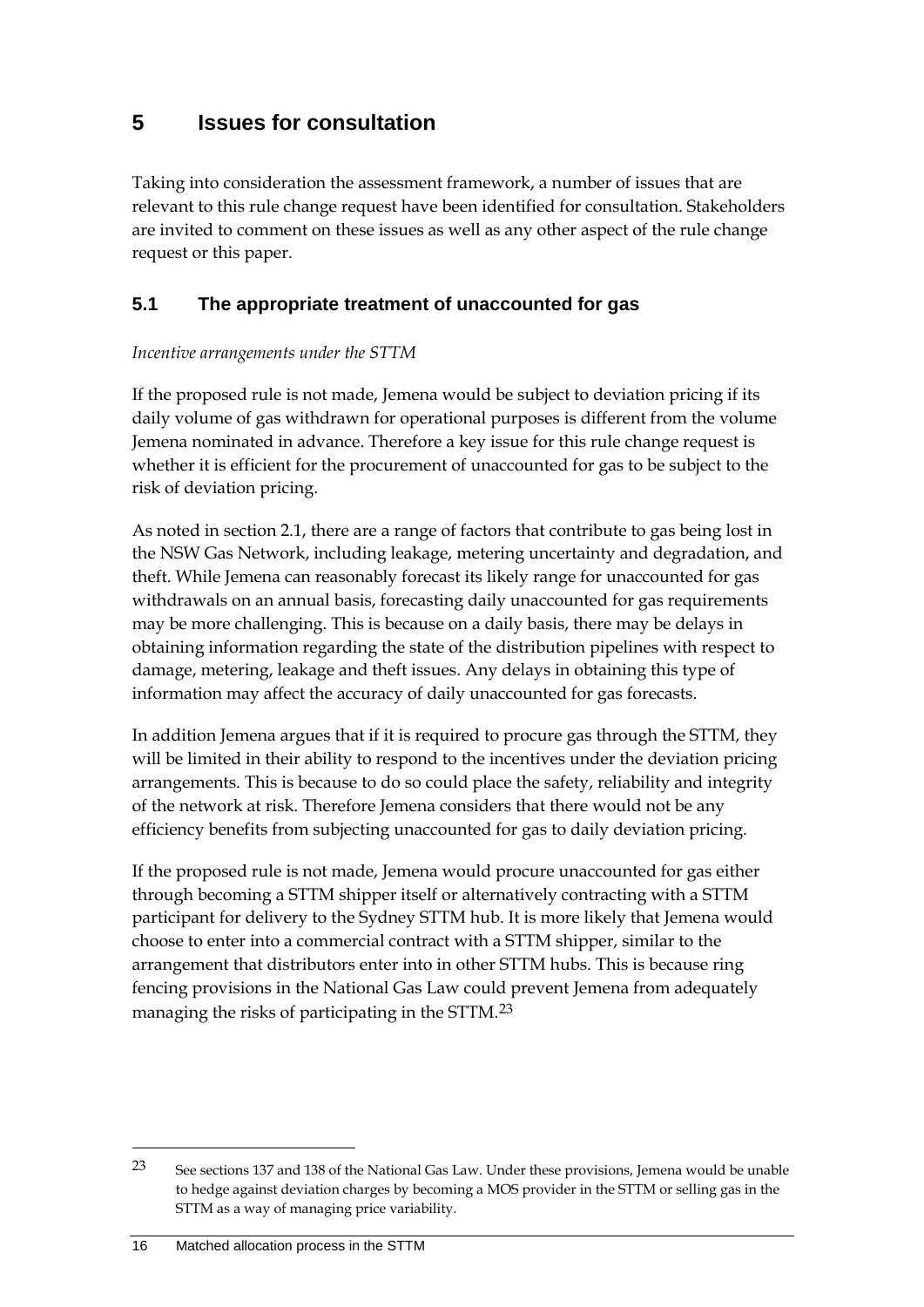Contracting with a STTM shipper to procure unaccounted for gas in the STTM on their behalf may not necessarily remove the risks of deviation pricing. The shipper is likely to include the costs of managing such risks in the gas price in the contract.<sup>[24](#page-20-1)</sup>

As explained in sectio[n 2.5,](#page-12-0) distributors operating in other STTM hubs are required to procure their unaccounted for gas needs through the STTM. Stakeholder views are sought on whether it is appropriate for the procurement of unaccounted for gas for the NSW Gas Network to continue to be exempt from the risks of deviation pricing.

#### **Question 1 Given the difficulties in controlling the volume of unaccounted for gas on a daily basis and the need for unaccounted for gas to maintain the safe and reliable operation of the NSW Gas Network, is it appropriate for unaccounted for gas to be subject to the risks of deviation pricing in the STTM?**

## <span id="page-20-0"></span>**5.2 Costs and risks to STTM participants and AEMO**

As part of this rule change, the AEMC will consider whether there are any negative impacts either on the efficiency of the STTM or on other STTM participants if the matched allocation process were to continue. We appreciate stakeholder views on this matter.

This paper identifies the following two potential impacts if Jemena was required to procure unaccounted for gas through the STTM:

- An increase in liquidity at the Sydney STTM hub, which may benefit the efficient operation of the STTM by way of price discovery impacts.
- Lower STTM participation fees for other participants, as such fees reflect an individual participant's contribution to the total volume of gas traded in the STTM.

The magnitude of these impacts may not be material given the relatively small proportion of unaccounted for gas quantities withdrawn by Jemena, compared to the total volume of gas traded through the Sydney STTM hub.

<span id="page-20-1"></span><sup>24</sup> A STTM shipper purchasing unaccounted for gas on behalf of a distributor may be able to take advantage of economies of scale that could otherwise minimise the impact of the nomination risk that Jemena faces. For example, the unaccounted for gas volumes that a STTM shipper procures on behalf of Jemena would represent a small proportion of the total volume of gas traded in the market by that STTM shipper. Therefore, any deviation from Jemena's nominated unaccounted for gas volume may be minimised depending on the shippers net deviations for that gas day.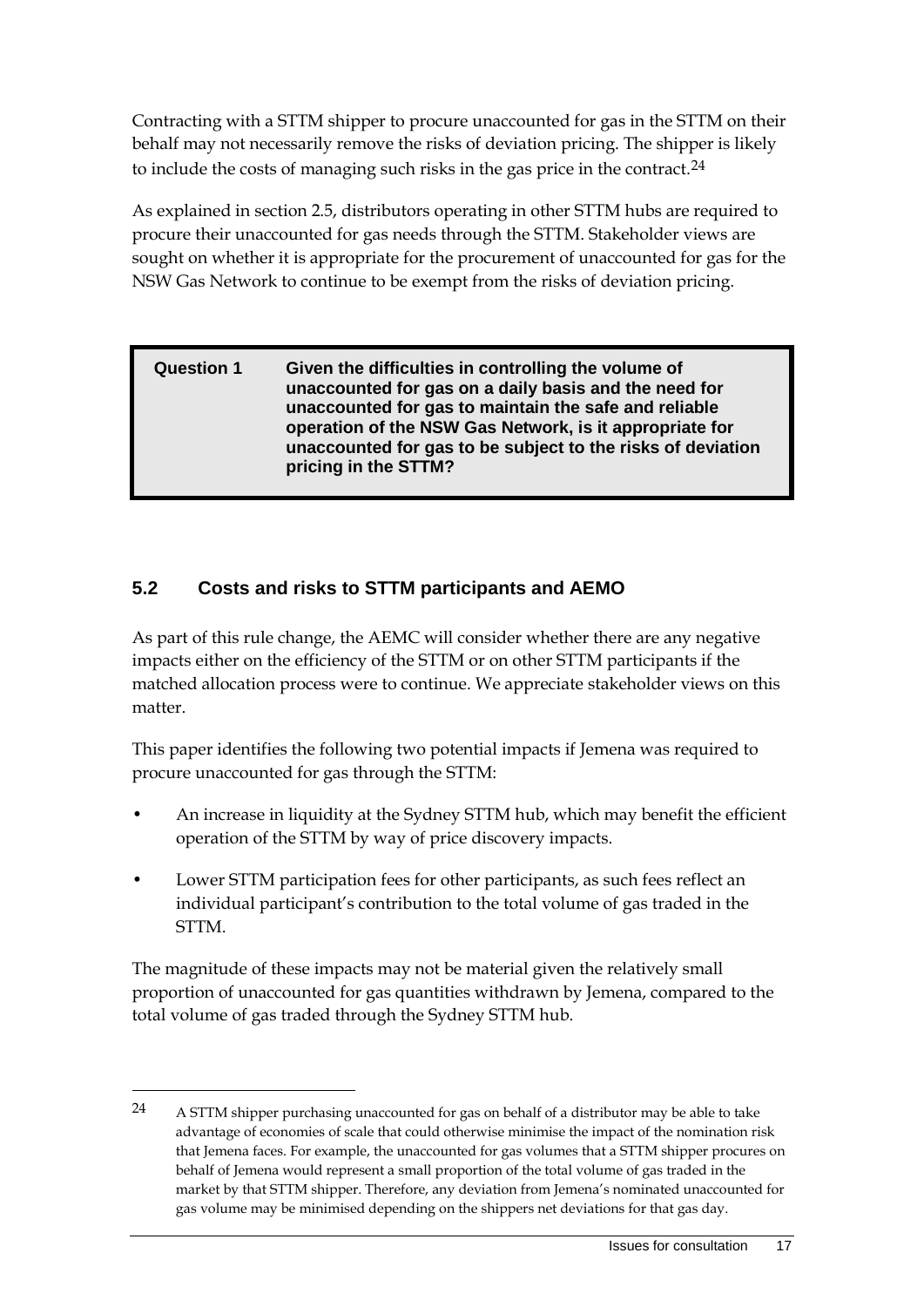We understand that Jemena, APA Group and AEMO have already set up the systems that are required to administer the matched allocated process. While these parties may experience some administration costs in managing the process, it is not expected that additional system related costs will be incurred if the rule is made.

If the rule is not made, then these systems may need to be removed. However the AEMC understands from AEMO that it would not be likely to incur material costs with removing the matched allocation process from its STTM settlements system.

#### **Question 2 Would requiring Jemena to procure unaccounted for gas through the STTM lead to improved efficiency of the STTM? Are there any benefits to STTM participants if unaccounted for gas for the NSW Gas Network is procured through the STTM?**

## <span id="page-21-0"></span>**5.3 Barriers to harmonising the treatment of unaccounted for gas**

As discussed in section [2.5,](#page-12-0) AGNL is considering lodging a proposal to amend the arrangements for the procurement of unaccounted for gas in both the Adelaide and Brisbane STTM hubs. One of AGNL's reasons is that retailers are better placed to manage unaccounted for gas risks than distributors, as trading in the STTM forms part of their regular business activity.[25](#page-21-1)

AGNL's potential amendment raises a broader issue of which party, distributors or retailers, is better placed to manage the risks associated with procuring unaccounted for gas. This matter can only be addressed through amendments to the Retail Market Procedures and distributors' Access Arrangement and therefore is out of scope of this rule change request.[26](#page-21-2)

Whilst this question is beyond the scope of the rule change request, the AEMC recognises that there may be potential consequences to making the matched allocation process permanent in the NGR. These include:

• Whether making the matched allocation process permanent in the NGR prevents any future endeavours to change the way in which unaccounted for gas is

<span id="page-21-1"></span><sup>25</sup> Note that under the current arrangements, AGNL does not directly participate in the STTM. Rather, it sources its unaccounted for gas requirements via a contract with a shipper, who sources the unaccounted for gas from the STTM.

<span id="page-21-2"></span><sup>&</sup>lt;sup>26</sup> Changes to the procurement treatment of unaccounted for gas in the Retail Market Procedures may need to be reflected in any future Access Arrangement. For example, if retailers were required to procure unaccounted for gas from the STTM, the Access Arrangement may need to provide guidance as to the cost recovery process between retailers and distributors, as well as between distributors and customers.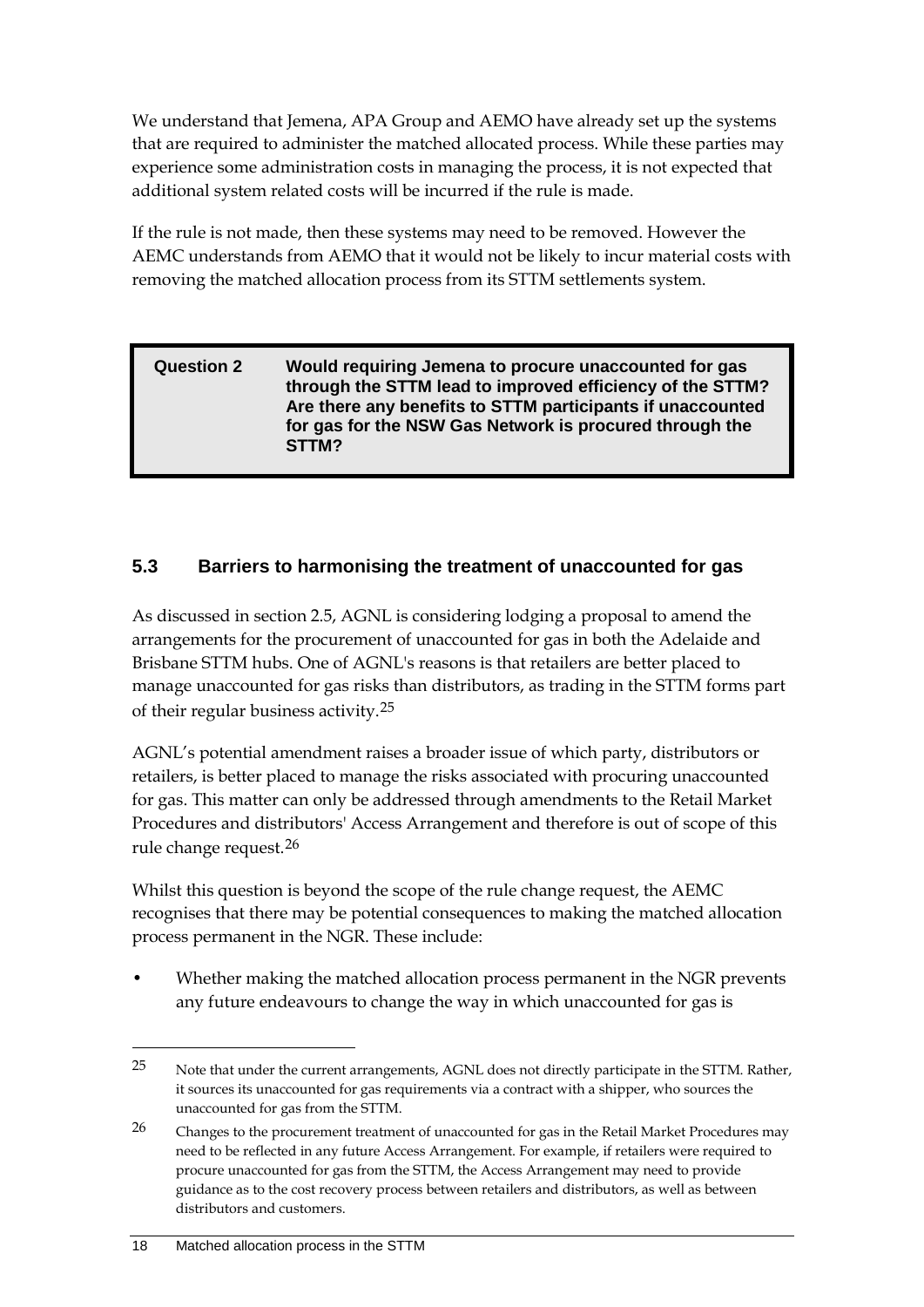procured for the NSW Gas Network, including changing the responsibility from distributors to retailers.

• Impede any potential harmonisation in the treatment of unaccounted for gas across jurisdictions.

Recognising the possibility of changes to the arrangements for the procurement of unaccounted for gas in other STTM hubs, there could be merit in considering an alternative option to Jemena's proposal. This would involve extending the transitional arrangements relating to the matched allocation process for a further five years. Under this option, the matched allocation process for Jemena would continue to 30 June 2020, the end of the next regulatory period.

This could allow sufficient time for Jemena and the industry to consider the issue raised by AGNL, while still providing certainty to the market in the immediate period. It would also provide adequate time to make any necessary changes to the Retail Market Procedures and inform Access Arrangement proposals and determinations for the 2020 -2025 regulatory period.

We seek views on whether making the matched allocation process permanent in the NGR is appropriate, given that it may act as an impediment to alternative approaches for the treatment of unaccounted for gas. We also seek views on whether the AEMC should consider the option of only extending the matched allocation process for a further five years for this rule change request.

**Question 3 Is there material benefit for retailers and distributors from harmonising the treatment of unaccounted for gas across STTM hubs? Will making the matched allocation process permanent in the NGR act as a barrier to harmonising the treatment of unaccounted for gas? If so, would only extending the matched allocation process for a further 5 years be appropriate?**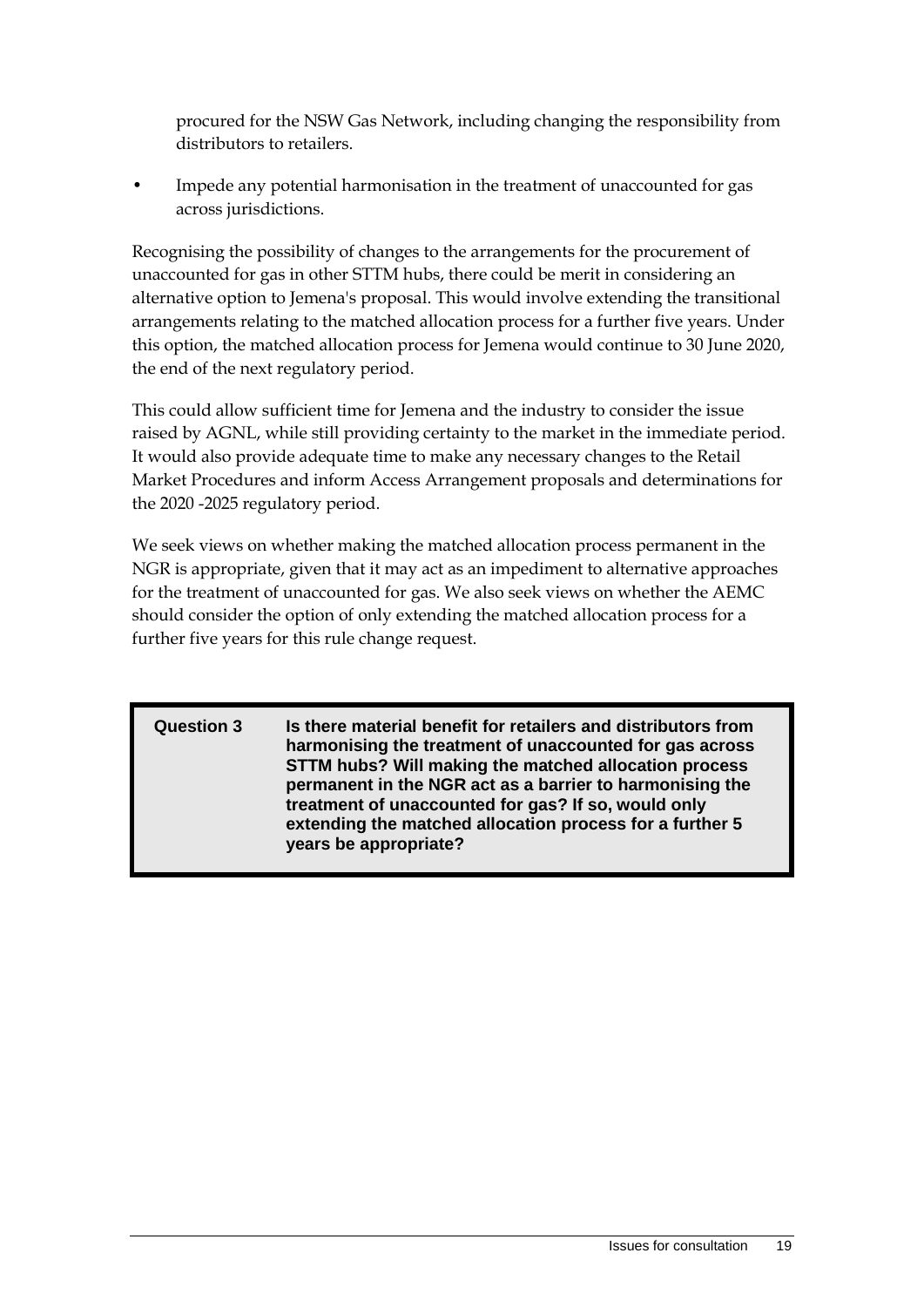## <span id="page-23-0"></span>**6 Lodging a Submission**

The Commission has published a notice under section 303 of the NGL for this rule change request inviting written submission. Submissions are to be lodged online or by mail by Thursday 29 January 2015 in accordance with the following requirements.

Where practicable, submissions should be prepared in accordance with the Commission's Guidelines for making written submissions on rule change requests.<sup>[27](#page-23-3)</sup> The Commission publishes all submissions on its website, subject to a claim of confidentiality.

All enquiries on this project should be addressed to Electra Papas on (02) 8296 7800.

### <span id="page-23-1"></span>**6.1 Lodging a submission electronically**

Electronic submissions must be lodged online via the Commission's website, www.aemc.gov.au, using the "lodge a submission" function and selecting the project reference code "GRC0030". The submission must be on letterhead (if submitted on behalf of an organisation), signed and dated.

Upon receipt of the electronic submission, the Commission will issue a confirmation email. If this confirmation email is not received within 3 business days, it is the submitter's responsibility to ensure the submission has been delivered successfully.

### <span id="page-23-2"></span>**6.2 Lodging a submission by mail**

The submission must be on letterhead (if submitted on behalf of an organisation), signed and dated. The submission should be sent by mail to:

Australian Energy Market Commission PO Box A2449 Sydney South NSW 1235

Or by Fax to (02) 8296 7899.

The envelope must be clearly marked with the project reference code: GRC0030.

Except in circumstances where the submission has been received electronically, upon receipt of the hardcopy submission the Commission will issue a confirmation letter.

If this confirmation letter is not received within 3 business days, it is the submitter's responsibility to ensure successful delivery of the submission has occurred.

<span id="page-23-3"></span><sup>27</sup> This guideline is available on the AEMC's website.